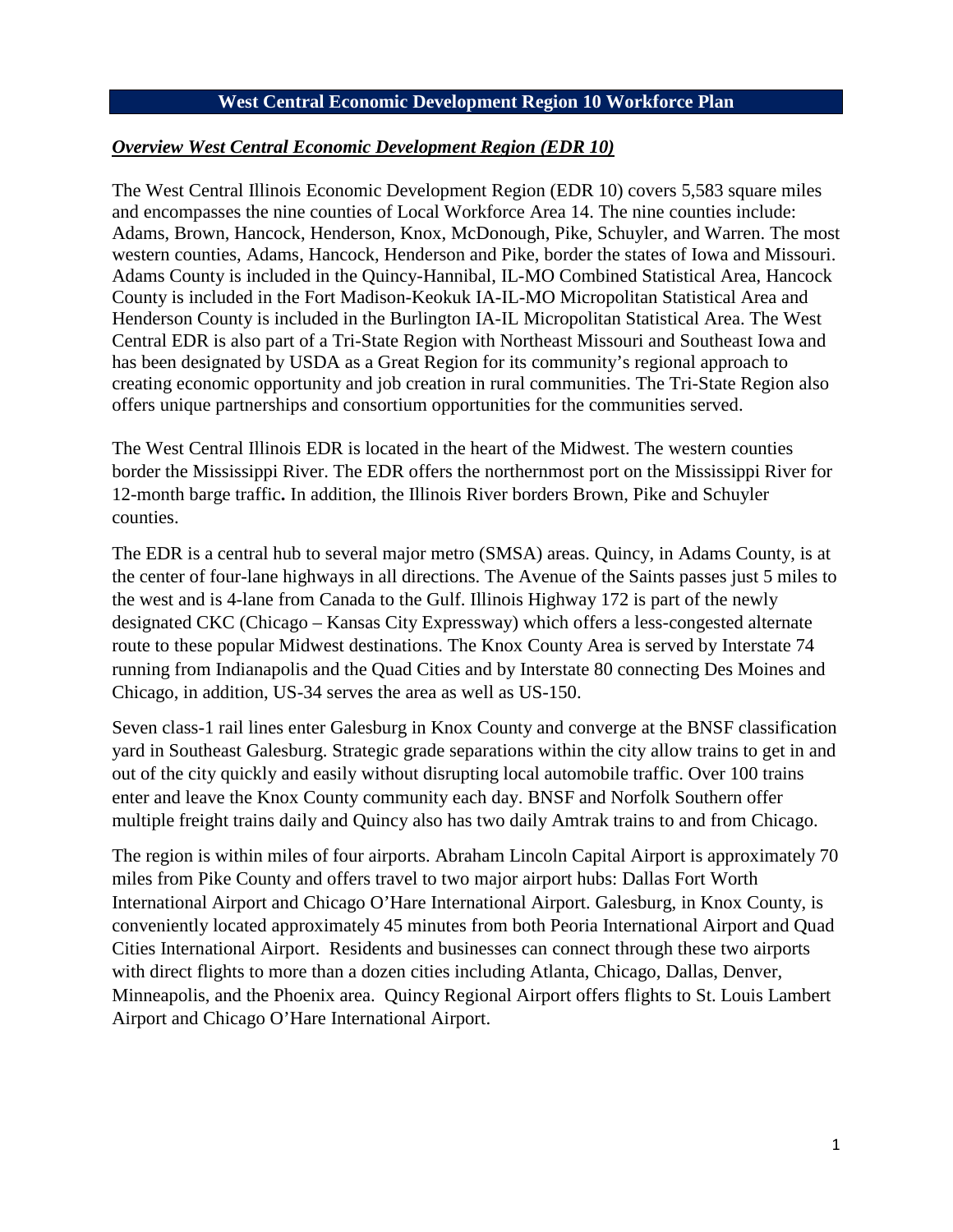#### **CHAPTER 1: ECONOMIC AND WORKFORCE ANALYSIS – REGIONAL COMPONENT**

This chapter must discuss how the region has collected and analyzed regional labor market information including the local planning requirements. Additionally, the chapter must demonstrate alignment with education and economic development. Regional teams are encouraged to use the labor market information posted on

<https://www.illinoisworknet.com/WIOA/RegPlanning> [t](https://www.illinoisworknet.com/WIOA/RegPlanning)hat will provide consistency in the data used for regional analysis throughout the state<sup>[4](#page-1-0)</sup>.

#### **A. Provide an analysis of the:**

 $\overline{\phantom{a}}$ 

**1. Economic Conditions including existing and emerging in-demand industry sectors and occupations (§ 679.560(a)(1)(i));**

### **a. What are the targeted industries, high-impact industry clusters, and indemand occupations in the region?**

In reviewing and analyzing the labor market data that is available the targeted industries that are also in-demand and will have the most impact on EDR 10, are Health Care, Transportation, Distribution and Logistics (TDL), and Manufacturing.

#### **b. What industries and occupations have favorable location quotients?**

Since EDR 10 is such a rural area it is very difficult to find just one or two favorable location quotients. The favorable quotient in one area may not be the same for all areas. The blue highlights below, show which counties have a favorable quotient for the identified sectors. Trade, transportation and Utilities sector is favorable or neutral (Hancock county) in seven of the nine counties. This is no surprise due to river and train traffic that is available in this area. The second sector, Natural Resources & Mining, has a favorable quotient for six of the nine counties. This is due to the rural nature of the counties and the importance of agriculture. The third sectors with the most favorable quotient are Financial Activities, Information, and Manufacturing. Information is missing data from five of the nine counties.

|                  | Construction Education |            |                   | Financial Information Leisure & |             | Manufact Natural |          | Professional         | Trade,           |
|------------------|------------------------|------------|-------------------|---------------------------------|-------------|------------------|----------|----------------------|------------------|
|                  |                        | and Health | <b>Activities</b> |                                 | Hospitality | luring           |          | Resources & Business | Transport        |
|                  |                        |            |                   |                                 |             |                  | & Mining | Services             | ation &          |
|                  |                        |            |                   |                                 |             |                  |          |                      | <b>Utilities</b> |
| <b>Henderson</b> |                        |            |                   | $\ast$                          |             |                  |          |                      |                  |
| Warren           |                        |            |                   | $\ast$                          |             |                  |          | $\ast$               |                  |
| Knox             |                        |            |                   |                                 |             |                  |          |                      |                  |
| Hancock          |                        |            |                   |                                 |             |                  |          |                      |                  |
| McDonough        |                        |            |                   |                                 |             |                  |          |                      |                  |
| Schuyler         |                        |            |                   | $\ast$                          |             |                  |          |                      |                  |
| Adams            |                        |            |                   | $\ast$                          |             |                  |          |                      |                  |
| Brown            |                        |            |                   |                                 |             | $\ast$           | $\ast$   |                      |                  |
| Pike             |                        |            |                   | *                               |             |                  |          |                      |                  |

Key: Favorable Quotient: Dark Blue Highlights Neutral: Light Blue Highlights Not enough data: \*

<span id="page-1-0"></span><sup>4</sup> For clarity on what resources to use, regions can discuss the most appropriate data to select with their local IDES labor market economist.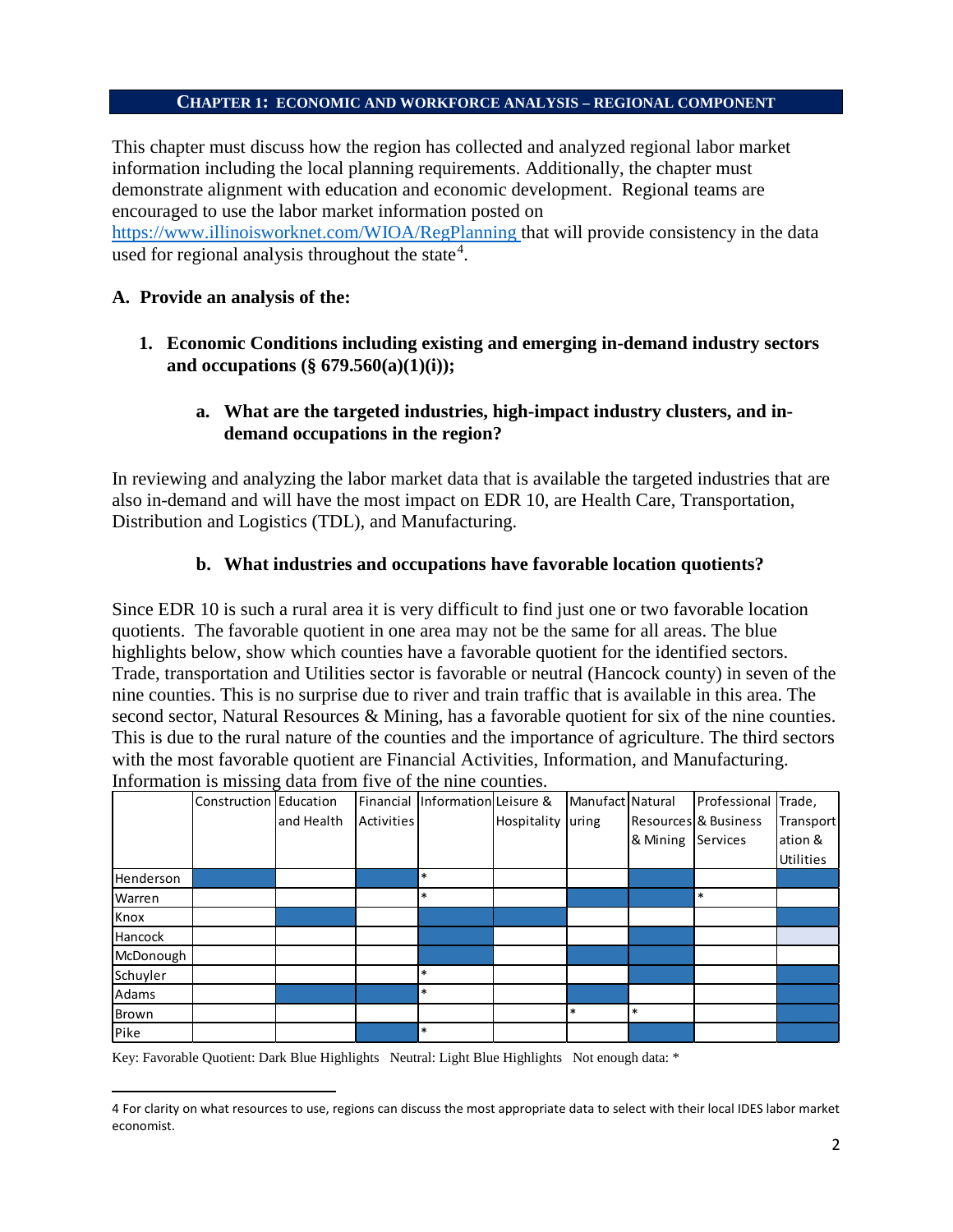## **c. What industries and occupations have favorable demand projections based on growth?**

The industries and occupations that have favorable demand projections based on growth can be found in the chart that is listed below. The area showing the greatest growth is Natural Resources and Mining in six of the nine counties. Manufacturing and Trade, Transportation, and Utilities show the second largest favorable growth in five out of the nine counties. The construction industry is also a growth area.

|           |                        |        |                   | <b>Employment Growth</b> |             |           |          |                      |           |
|-----------|------------------------|--------|-------------------|--------------------------|-------------|-----------|----------|----------------------|-----------|
|           | Construction Education |        | Financial         | Information Leisure &    |             | Manu-     | Natural  | Professional         | Trade,    |
|           |                        | land   | <b>Activities</b> |                          | Hospitality | facturing |          | Resources & Business | Transport |
|           |                        | Health |                   |                          |             |           | & Mining | Services             | ation &   |
|           |                        |        |                   |                          |             |           |          |                      | Utilities |
| Henderson |                        |        |                   |                          | $\ast$      |           |          |                      |           |
| Warren    |                        |        |                   |                          |             |           |          | $\ast$               |           |
| Knox      |                        |        |                   |                          |             |           |          |                      |           |
| Hancock   |                        |        |                   |                          |             |           |          |                      |           |
| McDonough |                        |        |                   |                          |             |           |          |                      |           |
| Schuyler  |                        |        |                   | $\ast$                   |             |           |          |                      |           |
| Adams     |                        |        |                   |                          |             |           |          |                      |           |
| Brown     |                        |        |                   | $\ast$                   |             | $\ast$    | $\ast$   |                      |           |
| Pike      |                        |        |                   | $\ast$                   |             |           |          |                      |           |

# **d. What industries and occupations have favorable demand projections based on replacements?**

Health care and manufacturing are the industries that have the most demand in the region. The reason is that those currently employed in the area are approaching retirement age or leaving the area for other reasons. A sample of those occupations include CNC operators, mechanics, welders, nursing assistants, practical nurses, and truck drivers.

# **e. What industries and occupations are considered mature but still important to the economy?**

Retail Trade is the only industry that is considered mature in EDR 10. EDR 10 agrees that classifying Retail Trade as a mature industry is correct and that we do not consider it extremely important to the area due to the number of individuals who are currently doing on-line shopping.

# **f. What industries and occupations are considered emerging in the regional economy?**

Emerging industries and occupations in EDR 10 are Construction, Utilities, Financial Activities, Professional and Business Services, Leisure and Hospitality, and other services. Leading industries are Agricultural Production, Manufacturing, Wholesale Trade, Transportation and Warehousing, and Health Care and Social Services. Please see the table listed below: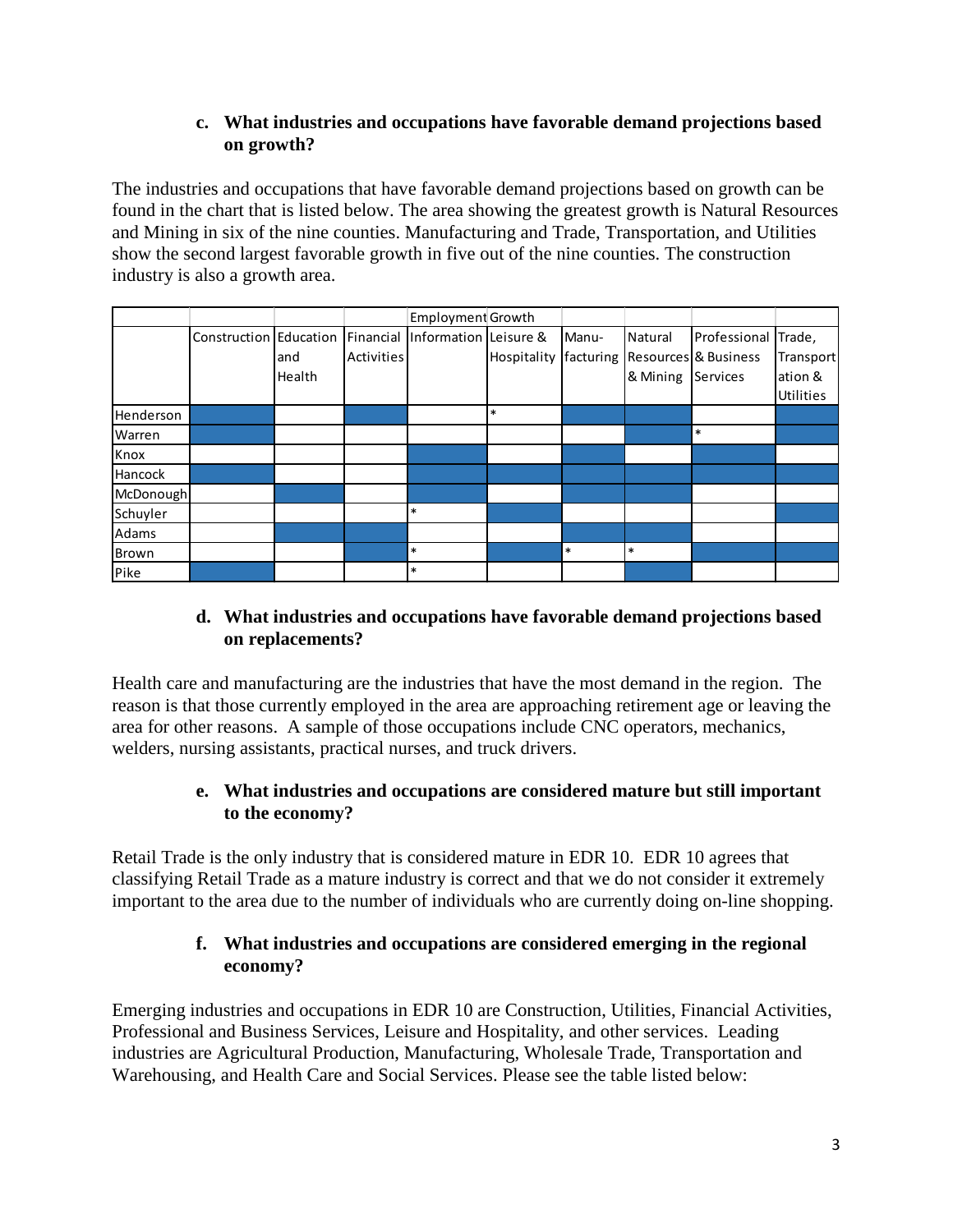| <b>WEST CENTRAL REGION</b>                   |        |                            |              |            |               |  |
|----------------------------------------------|--------|----------------------------|--------------|------------|---------------|--|
| <b>EMPLOYMENT BY MAJOR INDUSTRY CATEGORY</b> |        |                            |              |            |               |  |
|                                              |        |                            | <b>Net</b>   |            |               |  |
|                                              |        | Projected                  | Employment   | Percent    | Concentration |  |
|                                              | 2016   | 2016                       | Change 2016- | Employment | (Location     |  |
| <b>NAICS Title</b>                           |        | Employment Employment 2026 |              | Change     | Quotient)     |  |
| TOTAL, ALL INDUSTRIES                        | 98,654 | 102,915                    | 4,261        | 4.3%       |               |  |
| Self Employed Workers                        | 4,280  | 4,211                      | (69)         | $-1.6%$    | 0.78          |  |
| Agricultural Production                      | 7,135  | 7,205                      | 70           | 1.0%       | 5.04          |  |
| Natural Resources & Mining                   | 415    | 401                        | (14)         | $-3.4%$    | 0.99          |  |
| Construction                                 | 2,822  | 2,966                      | 144          | 5.1%       | 0.63          |  |
| Manufacturing                                | 9,660  | 10,247                     | 587          | 6.1%       | 1.24          |  |
| Wholesale Trade                              | 5,862  | 6,192                      | 310          | 5.3%       | 1.64          |  |
| <b>Retail Trade</b>                          | 11,870 | 11,641                     | (229)        | $-1.9%$    | 1.22          |  |
| Utilities                                    | 301    | 307                        | 6            | 2.0%       | 0.89          |  |
| Transportation & Warehousing                 | 3,619  | 3,734                      | 115          | 3.2%       | 1.09          |  |
| Information                                  | 1,186  | 963                        | (223)        | $-18.8%$   | 0.68          |  |
| <b>Financial Activities</b>                  | 4,040  | 4,169                      | 129          | 3.2%       | 0.77          |  |
| Professional & Business Services             | 3,843  | 4,234                      | 391          | 10.2%      | 0.3           |  |
| <b>Educational Services</b>                  | 9,419  | 9,394                      | (25)         | $-0.3%$    |               |  |
| Health Care & Social Services                | 14,371 | 16,107                     | 1,736        | 12.1%      | 1.18          |  |
| Leisure & Hospitality                        | 7,935  | 8,860                      | 925          | 11.7%      | 0.79          |  |
| <b>Other Services</b>                        | 3,761  | 3,827                      | 66           | 1.8%       | 0.93          |  |
| Government                                   | 8,115  | 8,457                      | 342          | 4.2%       |               |  |

Leading Industries Emerging Industries

Maturing Industries

Agricultural Production and Utilities are the sectors of greatest employment concentration in this region. Educational services are expected to contract over the course of the projection period. Health Care & Social Assistance is the sector with the highest expected growth rate.

#### **Western Illinois Occupations by Sector**

| <b>Healthcare</b>             | Manufacturing                | <b>Construction Trades</b>  |
|-------------------------------|------------------------------|-----------------------------|
| <b>Nurses</b>                 | Welder                       | <b>Highway Construction</b> |
| $LPN$ (in hospitals)          | <b>Electrical Technician</b> | Carpenter                   |
| <b>Patient Access Staff</b>   | Maintenance Mechanic         | Electrician                 |
| Pharmacist                    | <b>Tool Room Operator</b>    | Iron Worker                 |
| Physicians                    | <b>CNC</b> Operator          | Laborer                     |
| Dietitian                     | <b>HVAC</b>                  | Millwright                  |
| Housekeeping                  |                              | <b>Operating Engineer</b>   |
| <b>Environmental Services</b> | <b>Utilities</b>             | Painter                     |
|                               | Journeyman                   | Pipefitter                  |
| <b>Education</b>              | Line Worker                  | Plumber                     |
| Teachers                      | Pipefitters                  |                             |
|                               | Engineers                    | <b>Entrepreneurship</b>     |
| <b>TDL</b>                    | <b>Engineer Technicians</b>  |                             |

Forklift Operators **Agri-Business**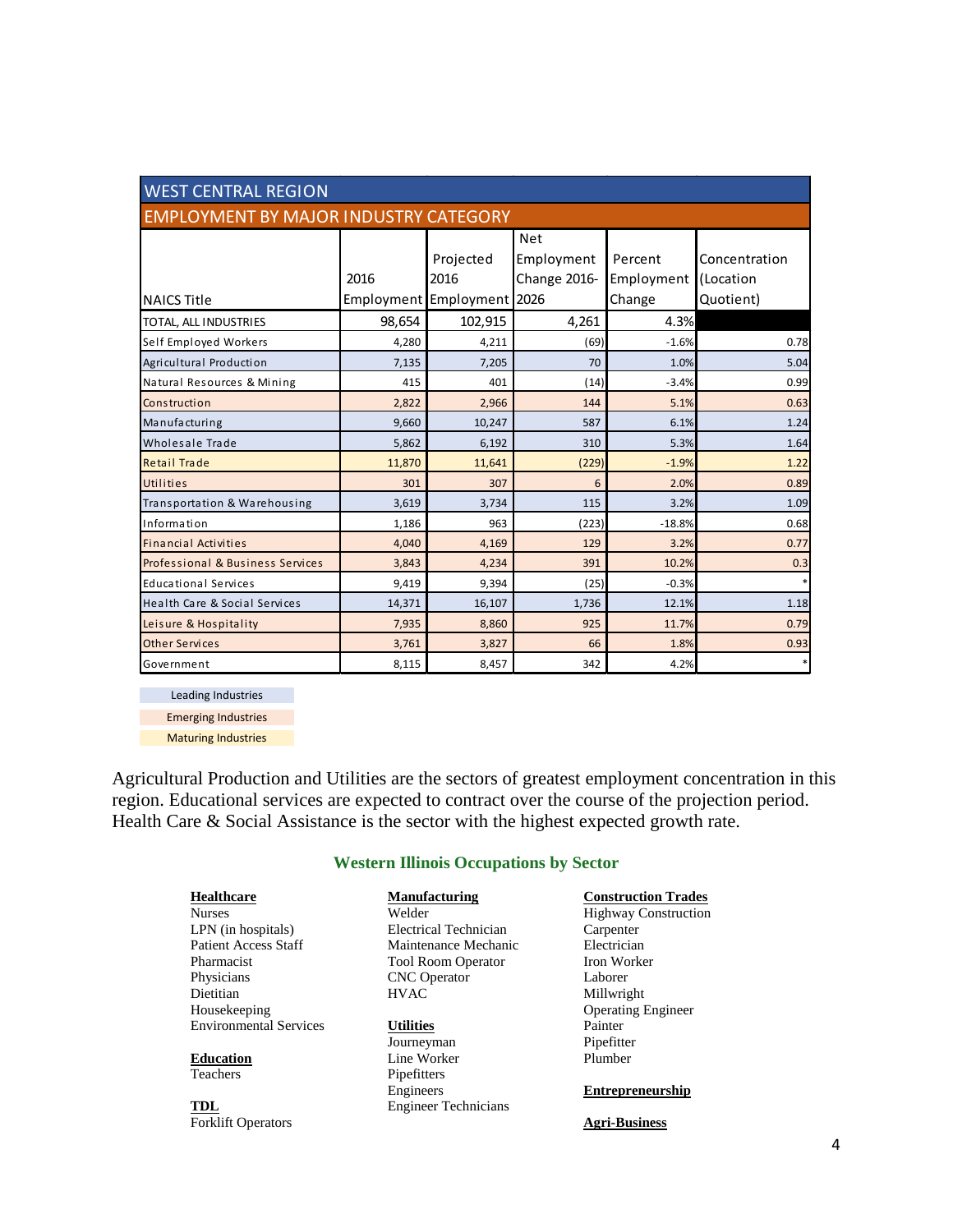Material Handlers IT Developer Diesel Mechanics

CDL Drivers **IT**<br>
Material Handlers **IT** Developer **Ag Precision Technicians**<br>
Diesel Mechanics

### **g. What sources of supply and demand data were used to determine the targeted industries occupations and skills?**

The source used to determine the targeted industries and occupations is information from the Bureau of Labor Statistics that was provided by the Illinois Department of Employment Security, Illinois Board of Higher Education, and the Illinois Community College Board.

## **2. Employment needs of employers in existing and emerging in-demand industry sectors and occupations (§ 679.560(a)(1)(ii));**

In analyzing the supply gap analysis for occupations in the targeted industry sectors, most of the occupations require on-the-job training or completion of a certificate program with fewer occupations requiring an associate degree or higher. The occupations requiring a certificate that are in existing and emerging in-demand are mechanics (both diesel and auto), medical assistants, nursing assistants, licensed practical nurses, welders, CNC operators and truck drivers. These certificate programs align with local career clusters and pathways.

# **3. Knowledge and skills needed to meet the employment needs of the employers in the region, including employment needs in in-demand industry sectors and occupations (§ 679.560(a)(2));**

# **a. What are the targeted career pathway clusters in the region?**

Health Sciences is one of the career pathways clusters that will be targeted in West Central Illinois region. This pathway aligns with the in-demand existing and emerging sectors and occupations while fulfilling many of the occupations that are showing a supply gap.

The other career pathway cluster that will be targeted in EDR 10 is Manufacturing, TDL, Agribusiness and Construction Trades. This cluster will cover manufacturing, transportation, distribution and logistics which are targeted sectors, but will also cover construction that is also an occupation where demand is greater than supply. All of these occupations fall under the Thinker Career Path.

# **b. What are the skills that are in demand in the region?**

There is a set of common skills that are in demand in the region. Those skills are sometimes referred to as soft skills or essential skills. The skills include active listening, critical thinking, speaking, reading comprehension, and time management. Certain occupations also demand coordination, operation monitoring, social perceptiveness and service orientation. These skills are all part of the Thinker Career Path.

## **c. How well do the existing skills of job seekers match the demands of local businesses?**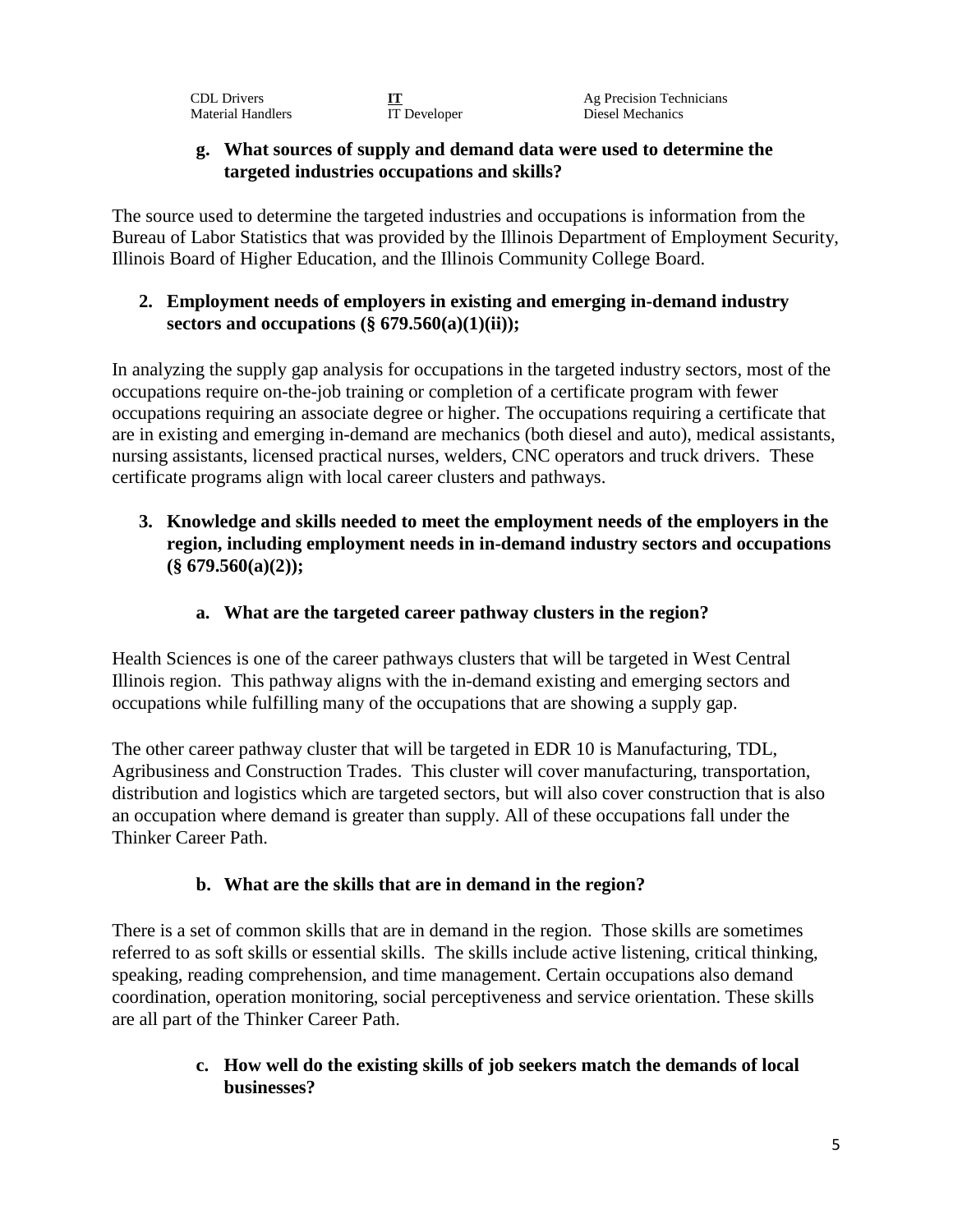The region is fortunate to have three great community colleges, one public university, two private colleges and one private university. Even with the high poverty rate in the area, more needs to be done to reach these individuals and enroll them into the Thinker Career Path and into Learn and Earn programs as well as into some type of education beyond high school.

**4. Regional workforce considering current labor force employment and unemployment data, information on labor market trends, and educational and skill level of the workforce, including individuals with barriers to employment[5](#page-5-0) (§ 679.510(a)(1)(iv) and § 679.560(a)(3)).**

### **a. How is the region changing in terms of demographics, labor supply and occupational demand?**

Although the West Central EDR has many geographic advantages, due to the region's rural environment there are various challenges the region faces including: 1) limited access to opportunities geared toward major metro areas; 2) inadequate access to broadband; 3) lack of local community transportation services; and 4) decaying infrastructure. There are three major population centers in the West Central EDR which together share 67.2% of the EDR population-Adams County (30.3%), Knox County (23.1%) and McDonough County (13.8%). The main population centers within these counties are Quincy (Adams County) with a population of 40,587; Galesburg (Knox County) with a population of 31,215; and Macomb (McDonough County) with a population of 19,684.

The southern subregion of the West Central EDR (Adams, Brown and Pike counties) are part of the John Wood Community College District. The central subregion of the West Central EDR (Hancock, McDonough and Schuyler counties) are part of three community college districts-Carl Sandburg College, Spoon River College and John Wood Community College. The northern subregion of the West Central EDR (Henderson, Knox and Warren counties) are also part of three community college districts-Carl Sandburg College, Spoon River College and Black Hawk College.

In 2018, the West Central EDR had an estimated population of 216,417 according to the Annual County Resident Population, June 2019. The West Central EDR's population has decreased by 9,043 individuals from 2013. The West Central EDR's population is continuing to age. In 2018, the region's population 65 and older was 20.5% compared to 2013 when the population over 65 was 18.3%. This is also compared to the state of Illinois whose population over 65 was 16% in 2018 and 13.5% in 2013.

 $\overline{\phantom{a}}$ 

<span id="page-5-0"></span><sup>5</sup> The term "individual with barrier to employment" means one or more of the following populations: displaced homemakers, low-income individuals, Indians, Alaska Natives, and Native Hawaiians, individuals with disabilities, including youth who are individuals with disabilities, older individuals, ex-offenders, homeless individuals, or homeless children and youths, youth who are in or have aged out of the foster care system, individuals who are English language learners, individuals who have low levels of literacy, and individuals facing substantial cultural barriers, eligible migrant and seasonal farmworkers, individuals within 2 years of exhausting lifetime eligibility under part A of title IV of the Social Security Act, single parents, including pregnant single women, long-term unemployed individuals, and such other groups as the Governor determines to have barriers to employment (WIOA Sec. 3(24)).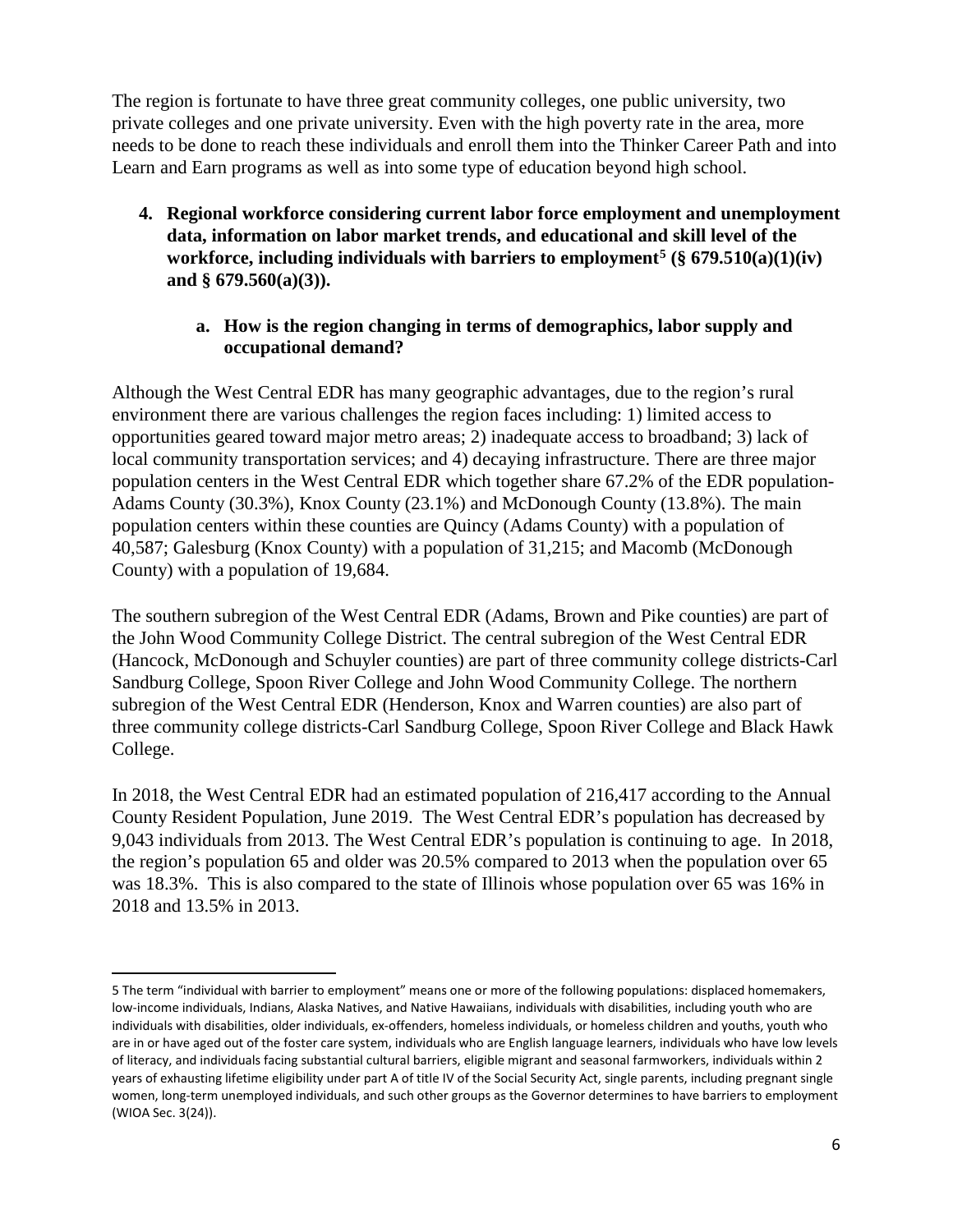According to the American Community Survey, 2017, the average poverty rate in the West Central EDR was 15.1%; higher than the state of Illinois poverty rate of 13.5%. According to the US Census Bureau Small Area Income and Poverty Estimates for 2014, the average poverty rate in the West Central EDR was 15.2% and the state of Illinois was 14.3%. In addition, almost 63% of the individuals below poverty are ages 18-64, and just over 53.4% are female. The chart, found below, compares the percent of the population below poverty in EDR 10 to the state of Illinois.

| <b>Percent of Population Below Poverty</b> |                |         |          |     |  |  |
|--------------------------------------------|----------------|---------|----------|-----|--|--|
| Age                                        | <b>Under 5</b> | 5 to 17 | 18 to 64 | 65+ |  |  |
| <b>EDR 10</b>                              | 23.8           | 16.5    | 46.8     |     |  |  |
| <b>Illinois</b>                            |                |         | 29       |     |  |  |

| <b>Percent of Population Below Poverty by Education Level</b> |                                |      |                  |  |  |  |
|---------------------------------------------------------------|--------------------------------|------|------------------|--|--|--|
|                                                               | Associates or                  |      |                  |  |  |  |
| Less than                                                     | High                           | Some | Bachelor's       |  |  |  |
|                                                               | HS Diploma School/ GED College |      | Degree or Higher |  |  |  |
| 28.1                                                          | 14.4                           |      |                  |  |  |  |

Based upon data projections, it is expected that the number of persons living in poverty, or in the low to moderate category, will continue to rise. There will continue to be a great need for skills training and development in targeted and employable fields to move individuals and families out of poverty and into employment opportunities that pay a living wage. Services and employment opportunities must be available to address these gaps.

### **b. What special populations exist in the region, what is their magnitude, and what are the policy and service implications to meet the needs of these individuals?**

The West Central Region has a somewhat diverse population. Additional target populations statistics for EDR10 West Central provided by the Illinois Department of Employment Security are:

| <b>Low Income Indicators:</b>                                                                                       |        |
|---------------------------------------------------------------------------------------------------------------------|--------|
| <b>TANF Cases Monthly Average 2017</b><br>$\bullet$                                                                 | 443    |
| <b>TANF Persons Monthly Average 2017</b><br>$\bullet$                                                               | 1,049  |
| <b>SNAP Households Monthly Average</b><br>$\bullet$                                                                 | 16,882 |
| <b>SNAP Persons Monthly Average</b><br>$\bullet$                                                                    | 33,349 |
| <b>Disability Indicators:</b><br>DHS/DVR Vocational Rehabilitation Program FY 2019<br>o Served Age Less Than Age 25 | 1.011  |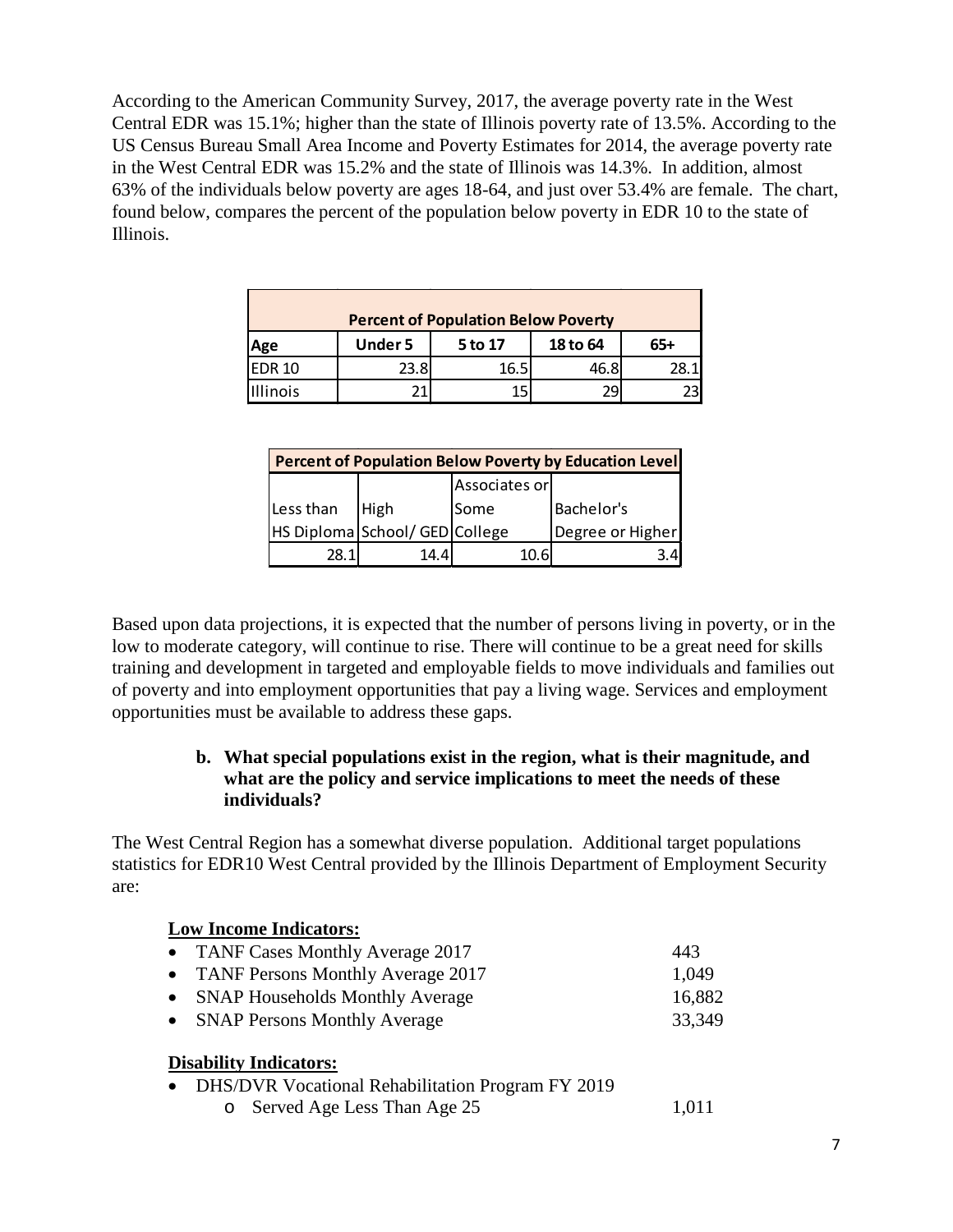| O        | Plan Status Less Than Age 25                       | 560            |
|----------|----------------------------------------------------|----------------|
| O        | Successful Employment Less Than Age 25             | 92             |
| $\circ$  | Served Age 25 and Over                             | 596            |
| $\circ$  | Plan Status Age 25 and Over                        | 204            |
| $\circ$  | Successful Employment Age 25 And Over              | 78             |
|          | <b>Foster Care Indicators:</b>                     |                |
|          | DCFS Foster Care 2019 by Placement Type Total      | 452            |
| $\circ$  | Foster Care (Dept/Fictive/Private)                 | 184            |
| $\circ$  | Relative                                           | 253            |
| O        | <b>Institution/Group Home</b>                      | 15             |
|          | DCFS Exiting Foster Care 2019 Age 18 And Over      |                |
| $\circ$  | <b>Cook County</b>                                 | 439            |
| $\Omega$ | Downstate                                          | 406            |
| O        | <b>State</b>                                       | 845            |
|          | <b>DOC</b> Indicators:                             |                |
|          | <b>Adult Prison Population (Committing County)</b> | 833            |
|          | <b>Adult Parole Population (Residing County)</b>   | 564            |
|          | <b>Juvenile Justice Detention Admissions</b>       | 311            |
|          | <b>Other Indicators:</b>                           |                |
|          | Migrant/Seasonal Farm Workers (WIOA Eligible)      | $\overline{0}$ |
|          | <b>Single Parents</b>                              |                |
| $\circ$  | Male Head of Household, No Wife Present            | 8,120          |
| O        | Female Household, No Husband Present               | 25,974         |
|          | <b>Adult Population at Risk</b>                    |                |
| O        | Age 16 and Over w/out a HS Diploma                 | 11,919         |
| $\circ$  | Immigrants                                         | 992            |
|          |                                                    |                |

#### **B. Describe the development and implementation of sector initiative for in-demand industry sectors or occupations for the planning region (§ 679.510(a)(1)(iii)). Plans must answer the following questions:**

#### **1. How will the workforce partners convene employers, foundations and regional institutions to help lead sector partnerships and make coordinated investments?**

In EDR 10, Economic Development entities convene sector meetings, business/education roundtables and other business partnership meetings. The WIB will host meetings with foundations and regional institutions. EDR staff already have a working relationship with the Community Foundation, the Galesburg Community Foundation, the Tracy Family Foundation, the Illinois Institute for Rural Affairs, and Illinois Manufacturing Excellence Center.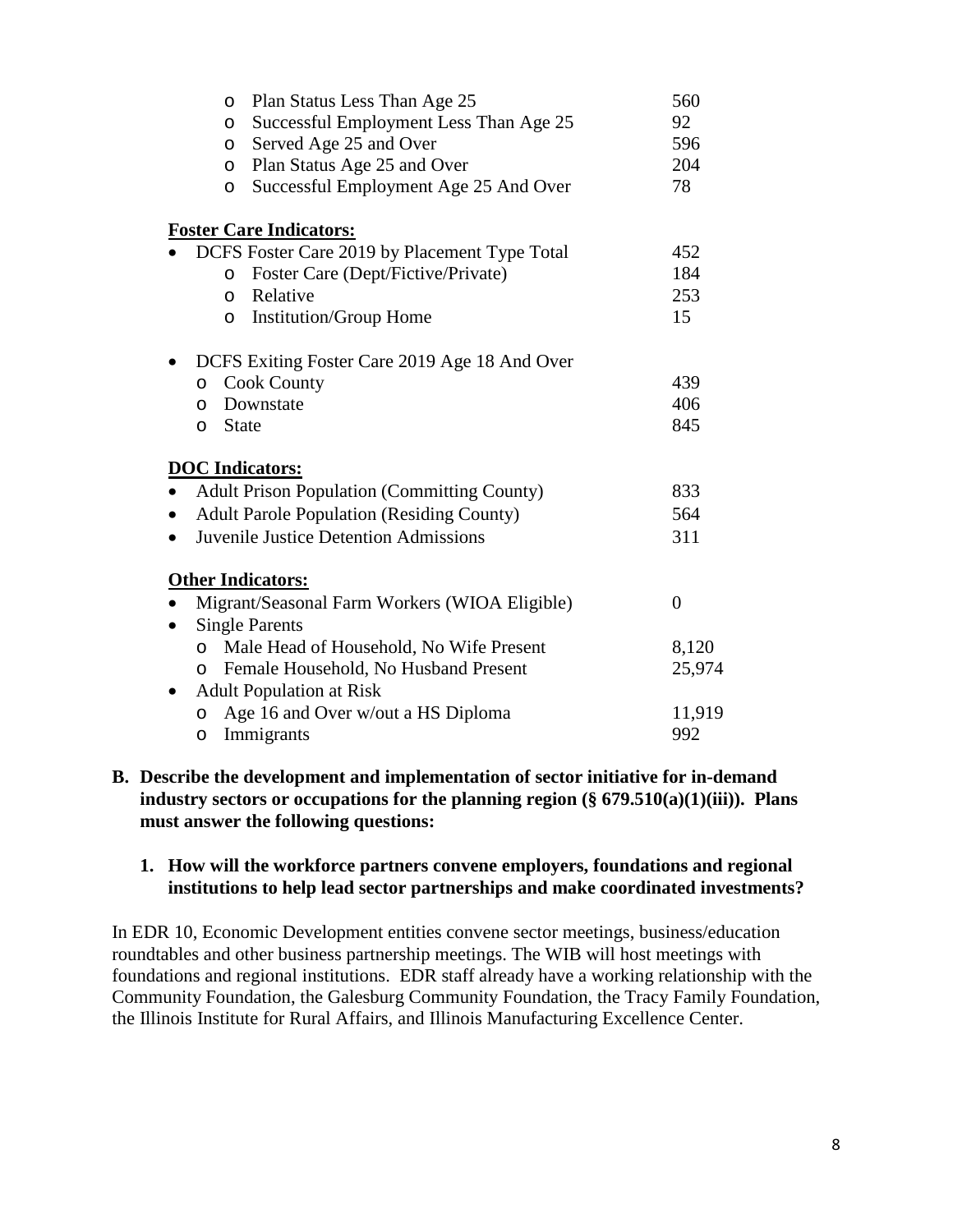## **2. Identify the established active industry sector partnerships in the region (as defined in Illinois' Next Generation Sector Strategies Guide[6\)](#page-8-0)?**

The West Central Illinois Economic Development Region agrees with the state of Illinois that Sector-based training programs are one of the most effective ways to positively impact jobseekers and employers by reducing costs and increasing productivity for business while increasing wages and career opportunities for workers. In order to accomplish this, there needs to be strong and clear coordination between education and workforce development partners who are already engaging target industries.

EDR 10 sector partnerships will focus on multiple economic development issues that are relevant to our targeted industries in the region. The sector partnerships will be convened by Economic Development entities and the WIB. A true sector partnership should not only address talent pipeline needs but also provide an opportunity for aligning efforts shared by everyone in the targeted industry.

It is not easy to convene targeted industries in the area due to time constraints of the employers within a sector. With this being the case, EDR 10 will continue to work on the sector partnerships that have already been established. Those sector partnerships are in the area of Manufacturing, Transportation, and Healthcare. Labor market statistics continue to support our efforts in those three areas.

# **3. What other sector-based partnerships exist in the region? If any exist, are they business-led and what is their role in planning?**

Strong partnerships with businesses in EDR 10 focus on equipping employers with the support and tools they need to define in-demand skills and articulate those needs to education and training providers. EDR 10 partners have been working with local businesses and are involved in manufacturing, healthcare and transportation, distribution and logistics sector-based partnerships**.**  Strategies to assure that sector initiatives are on target include hosting meetings in counties to determine if there are additional sector priorities within the nine county West Central EDR.

**Manufacturing Sector Partnerships** includes businesses in Adams, Hancock, Knox, McDonough and Warren counties. These partnerships include economic development, the WIB and educational entities. The purpose of the partnerships is to track the emerging trends and economic impacts facing the industry and local companies. Training and workforce needs are a standing agenda item. Several related activities are hosted by the community colleges.

- Carl Sandburg staff host a monthly breakfast discussion on current employer job and skillset needs.
- Knox County Area Partnership for Economic Development Talent Connect Knox County (TCKC) is a marketing initiative created by the Knox County Area Partnership for Economic Development. TCKC is a coordinated, year-

 $\overline{a}$ 

<span id="page-8-0"></span><sup>6</sup> Regional team are encouraged to review Illinois' Next Generation Sector Strategies Guide that is posted on <https://www.illinoisworknet.com/WIOA/network/Pages/SectorStrategies.aspx>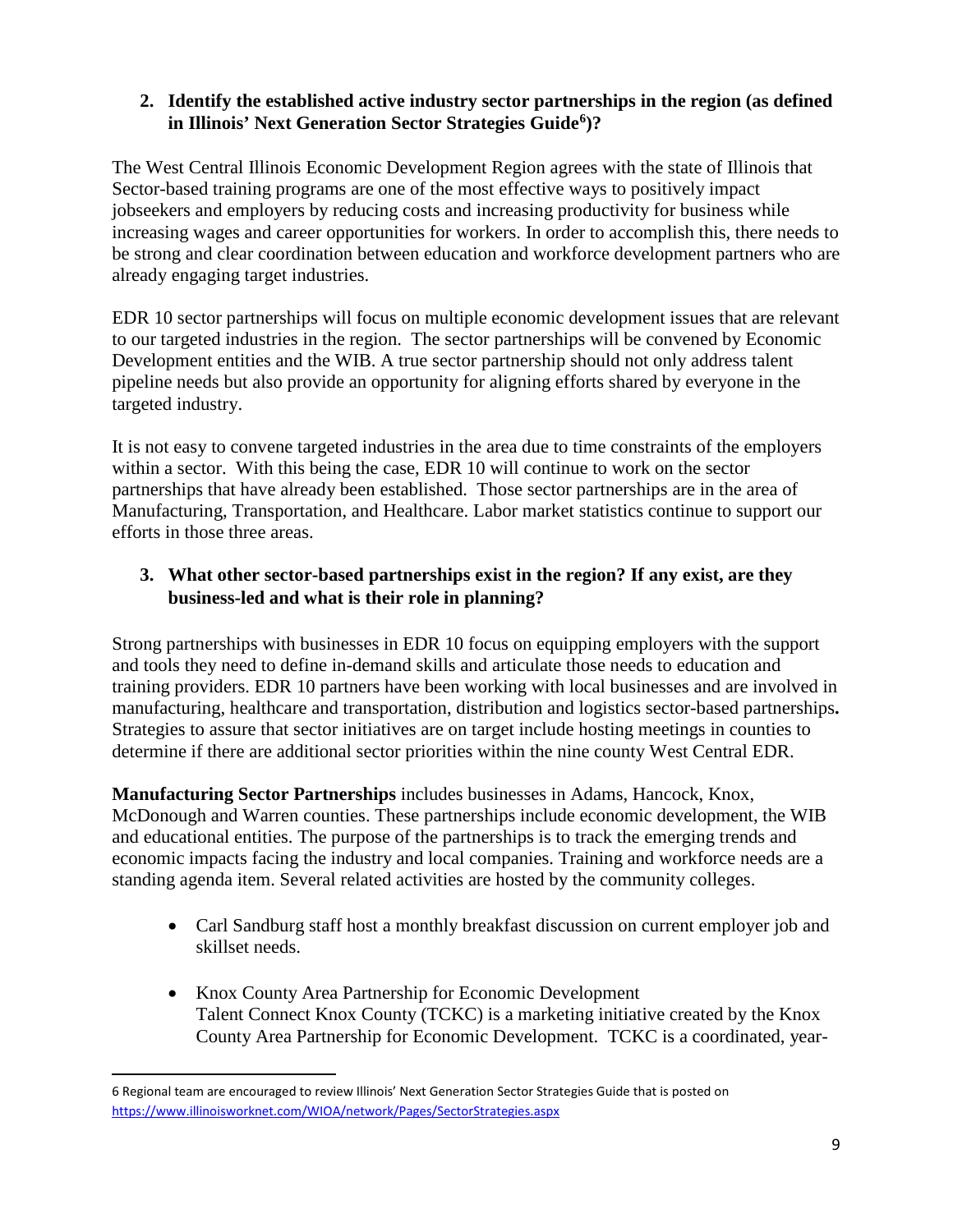round multi-channel marketing push designed to influence area youth and their parents to engage in Career Technical Education in the community's three core growth industries. Specifically, those growth industries are Advanced Manufacturing, Healthcare and Transportation. Through strategic marketing and special events, TCKC will make careers in these three growing fields appeal to high school age youth. The goal for the program is to fill to maximum capacity all of the area's high school and community college training programs for these three industries.

- Manufacturing Expo at John Wood Community College includes local businesses, K-12 educational entities, community service agencies, economic development, universities and John Wood Community College. Employers assist with planning the event, student manufacturing tours and employer presentations.
- Manufacturing Career Day at Carl Sandburg College for sophomores and juniors is held on a yearly basis.
- Center for Manufacturing Excellence/Carl Sandburg College holds an annual welding competition.
- MAEDCO Manufacturing Roundtable includes manufacturing companies with Education, Economic Development and the WIB.
- Tri-State Makerfest

The annual Tri-State Makerfest is a celebration of Manufacturing, Logistics and Skilled Trades. Twenty-one companies set up interactive displays to introduce students and the general public to their products and services. A special session is held for  $10^{th} - 12^{th}$  grade students who are bused in from Illinois, Missouri and Iowa high schools. In 2019, over 400 students attended this event. Students tour the John Wood Community College's Workforce Development Center to see demonstrations of the equipment used in the JWCC training programs.

• GREDF Counselor/Teacher Manufacturing Company Tours The first event was held in October 2020; counselors and teachers were afforded the opportunity to tour local manufacturing companies to gain knowledge about the academics and skills necessary for students to be successful in the manufacturing environment.

**Healthcare Sector Partnerships** include businesses in Adams, Hancock, Henderson, Knox, McDonough, Pike and Warren counties. These partnerships include economic development, the WIB and education. The purpose of the partnerships is to track the emerging trends in the healthcare industry as well as training and workforce needs. Currently there are several education initiatives to address the training needs. A new round of health sector meetings will begin this summer. Examples of training initiatives include:

• Hancock County Health Careers Fair for high school students.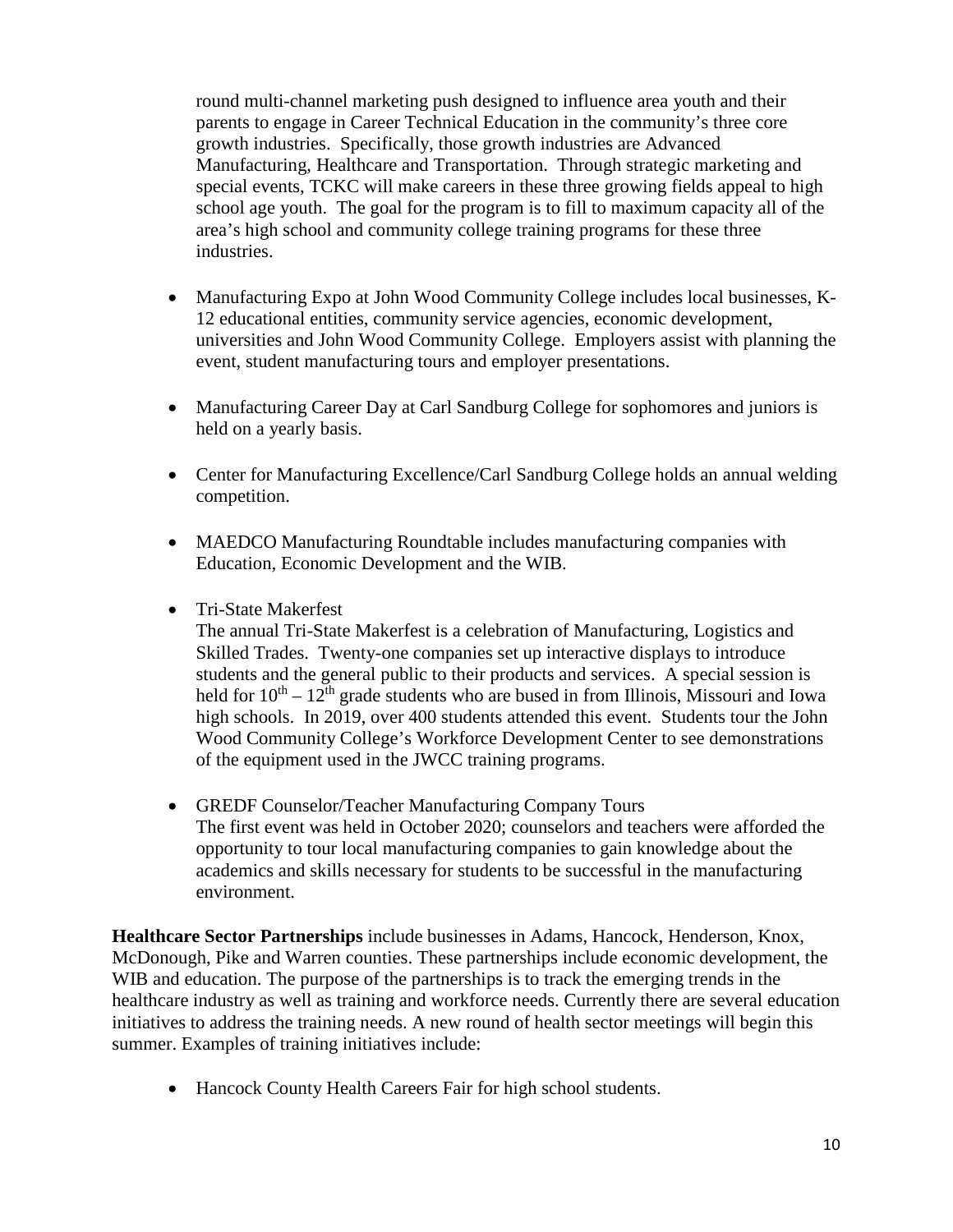- Carl Sandburg College offers a variety of health career pathways to meet the needs of local employers. Students can start with the following courses that will get them into the healthcare sector after completing one semester: Certified Nurse Assistant (CNA) offered on both the Galesburg and Carthage campuses; Emergency Medical Technician (EMT) offered on the Galesburg campus; and Phlebotomy courses offered in both Galesburg and Carthage. In addition, Carl Sandburg offers one-year certificate programs including Health Information Management and others. Associate of Applied Science degrees are also offered including Registered Nursing. Dual credit is offered for high school students considering a health career pathway. To meet employer needs for surgical technologists, Carl Sandburg has a cooperative agreement with Illinois Central College (ICC) for students to enroll in ICC's Surgical Technology program after completing prerequisites courses at Carl Sandburg College.
- JWCC sponsors Career, Technical and Health Education Career Expos at local High Schools and outer JWCC campus locations. Focus is on high demand occupations and how secondary and postsecondary education aligns with those regional career projections.

**Transportation, Distribution and Logistics (TDL) Sector Partnerships** are currently being formed. The WIB hosted several TDL Roundtables in partnership with economic development entities in Adams, Brown and Knox counties.

- DOT Transportation Scholarship is a scholarship that addresses truck driver shortages in the region. DOT Foods located in Mt. Sterling and John Wood Community College have partnered to offer a Truck Driver Training Scholarship program. The program seeks to fund 10 students for 50% of the tuition needed to complete the program. If a student stays employed for three years with DOT Transportation, the entire tuition amount is reimbursed to the student. The employer is responsible for the entire administration of the program. John Wood Community College provides the training once students have been identified to receive the scholarship award.
- G&M Distributors partners with Western Illinois Works, Carl Sandburg College and Spoon River College to offer a four-week CDL training class in the Galesburg area in order to increase the number of individuals with valid CDLs to fill the employers growing need for truck drivers.

### **4. What other public-private partnerships exist in the region that could support sector strategies and what is their role in planning?**

The following are additional public-private partnerships that exist in the region that could support sector strategies:

- Community College Advisory Boards local businesses support program review and curricular updates to ensure programs offered at community colleges are relevant and the skills provided are needed in the workforce
- Hancock County high school career fair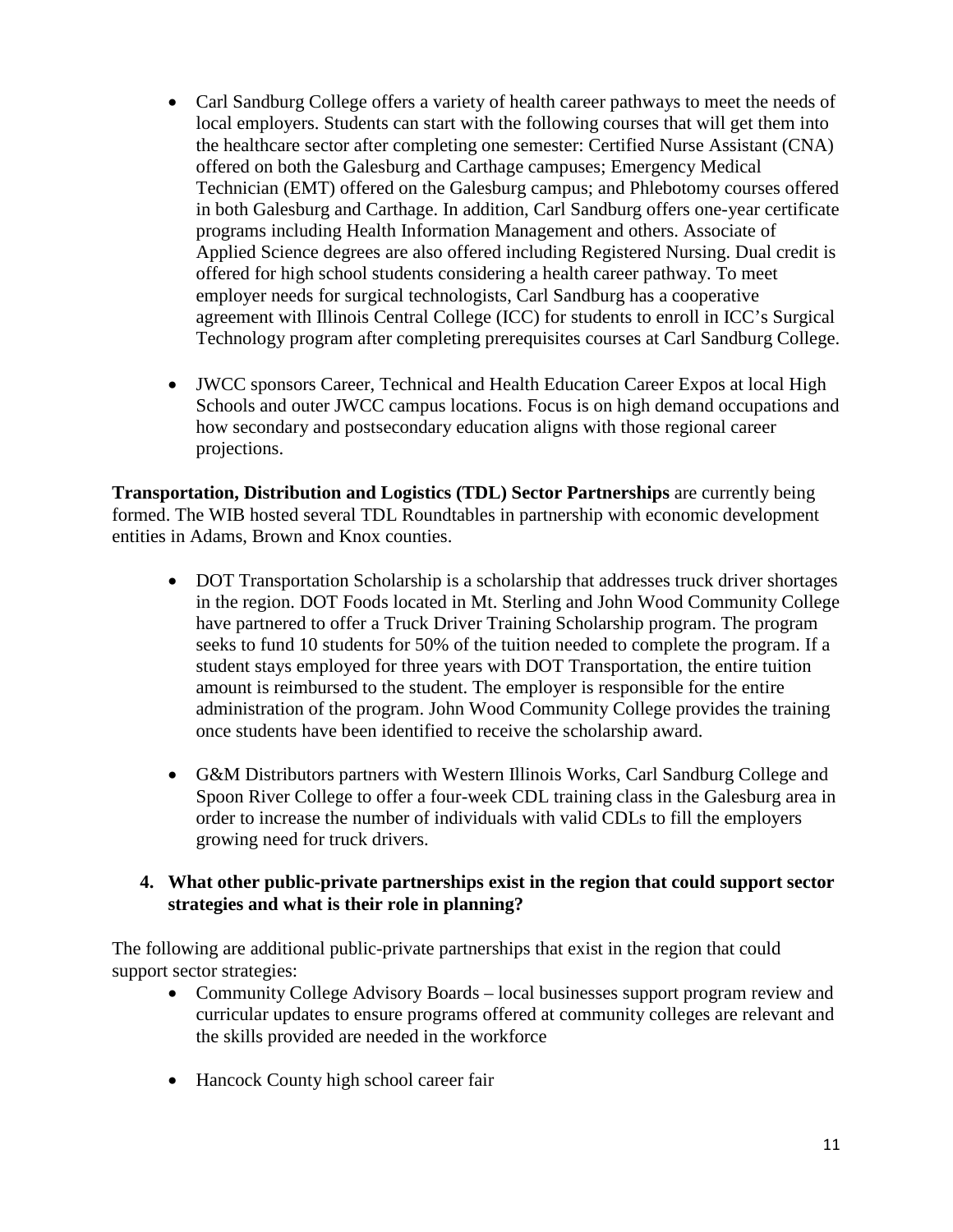- Pike County virtual job fair
- Industry Showcases for Manufacturing, Healthcare and Trades. This is a hands on experience for students to experience different aspects of the targeted industry
- Speakers in the classroom to let students ask questions in their usual setting
- Class tours of area businesses to see what the workplace setting is like and to meet several different employees to ask questions
- Class trips to a facility such as IMTS or the JUMP Center
- Job shadow connections
- Middle school career fair
- Career Signing Day
- High School Career Fair Quincy Area Vocational Center and Carl Sandburg College host an annual high school Career Fair. This event is heavily attended by the business community. Students have an opportunity to visit business and educational booths to learn more about in demand workforce skills to secure employment
- WGEM (television/radio) sponsored Job Fair 40-50 employers host a job fair with a local media outlet. The effort is to highlight head of household employment opportunities in the tristate area
- Work Readiness certificate in Pike and Brown Counties was adopted and implemented to recognize students who demonstrate the soft skills that are desired by employers. Soft skills that are vital to the workforce of tomorrow include: organizational skills, respect, team work, positive attitude communication skills and a strong work ethic. This program is unique in that it is based on the core fundamentals of education, skills and performance as a complete unit
- Galesburg Promise is a public, private partnership between the mayors of each city and the business sectors within each community. Galesburg Promise has a similar tuition funding process for graduating seniors. Warren County has the Sampson Promise, a program similar to the Galesburg Promise program
- Who Run The World GIRLS! GIRLS! sponsored by Great River Economic Development Foundation
- Business Education Roundtables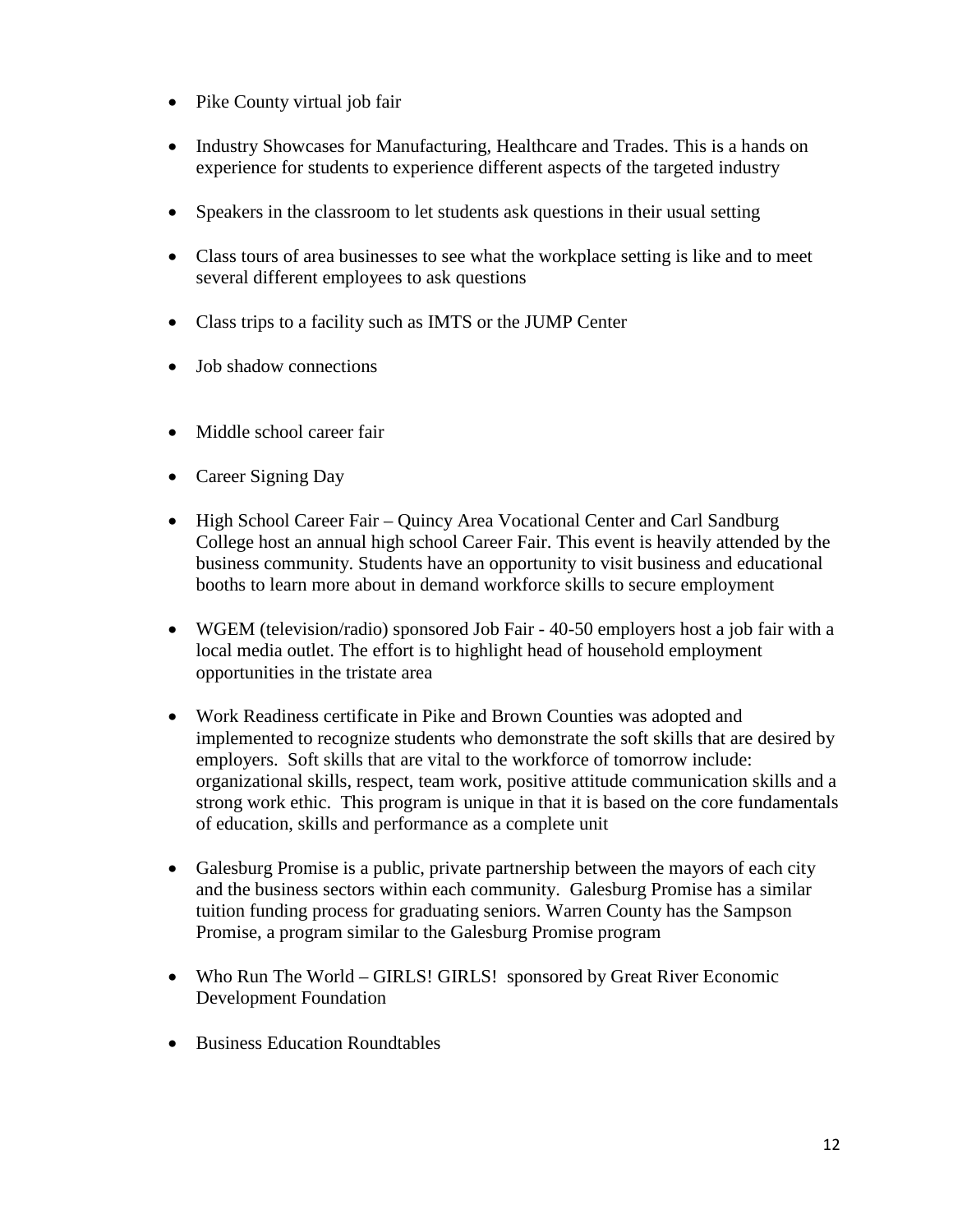#### **CHAPTER 2: STRATEGIES FOR SERVICE INTEGRATION – REGIONAL COMPONENT**

This regional component of the plan must describe the regional service strategies, including use of cooperative service delivery strategies and the connection of job seekers with employers.

- **A. Provide an analysis of workforce development activities, including education and training, in the region. This analysis must include the strengths and weaknesses of workforce development activities and capacity to provide the workforce development activities to address the education and skill needs of the workforce, including individuals with barriers to employment, and the employment needs of employers (§ 679.560(a)(4)). Plans must respond to the following:** 
	- **1. Analyze the strengths and weaknesses of workforce development activities in the region.**

Generational difference and misunderstandings of workforce expectations are hindering workforce development activities. Business partners are concerned with limited essential skill development of the youth in our communities. The business partners perceive the Millennial generation as having a feeling of entitlement and a lack of desire for forward progress. One partner commented that our "younger generation needs to learn to present their best self."

Conversely, an obstacle identified by other workforce partners is that there is a need for workplace policy to be updated to meet the needs of potential employees. Businesses need to increase flexibility in scheduling and employee benefits to attract strong candidates and support employee longevity.

Work-life balance is difficult for many of the potential employees in the EDR. As the region is extremely rural, support systems for working family members is limited. Affordable and accessible childcare is one the largest barriers to potential employees. Traveling to work can also be difficult in a rural setting. Although there is limited public transportation in many of the cities, transportation support between towns and from country settings to towns is unavailable. These two factors make working difficult for many families.

Limited economic growth and declining community resources are causing a great export of talent from our area. It also hinders the area from bringing in new talent. Community leaders and their constituents have been tasked with making our communities richer in diversity and culture. Communities need more than economic development to maintain the current talent and attract new talent; communities need to be welcoming and present a strong quality of life.

It is the responsibility of the community, area and region to support gainful employment opportunities. It is the WIOA partners, business partners and community members' responsibility to create buy-in of potential employees. This can be done through sharing perspectives on current and anticipated employment climate, continued focus on partnerships, and expanding the pool of influences to generate opportunities.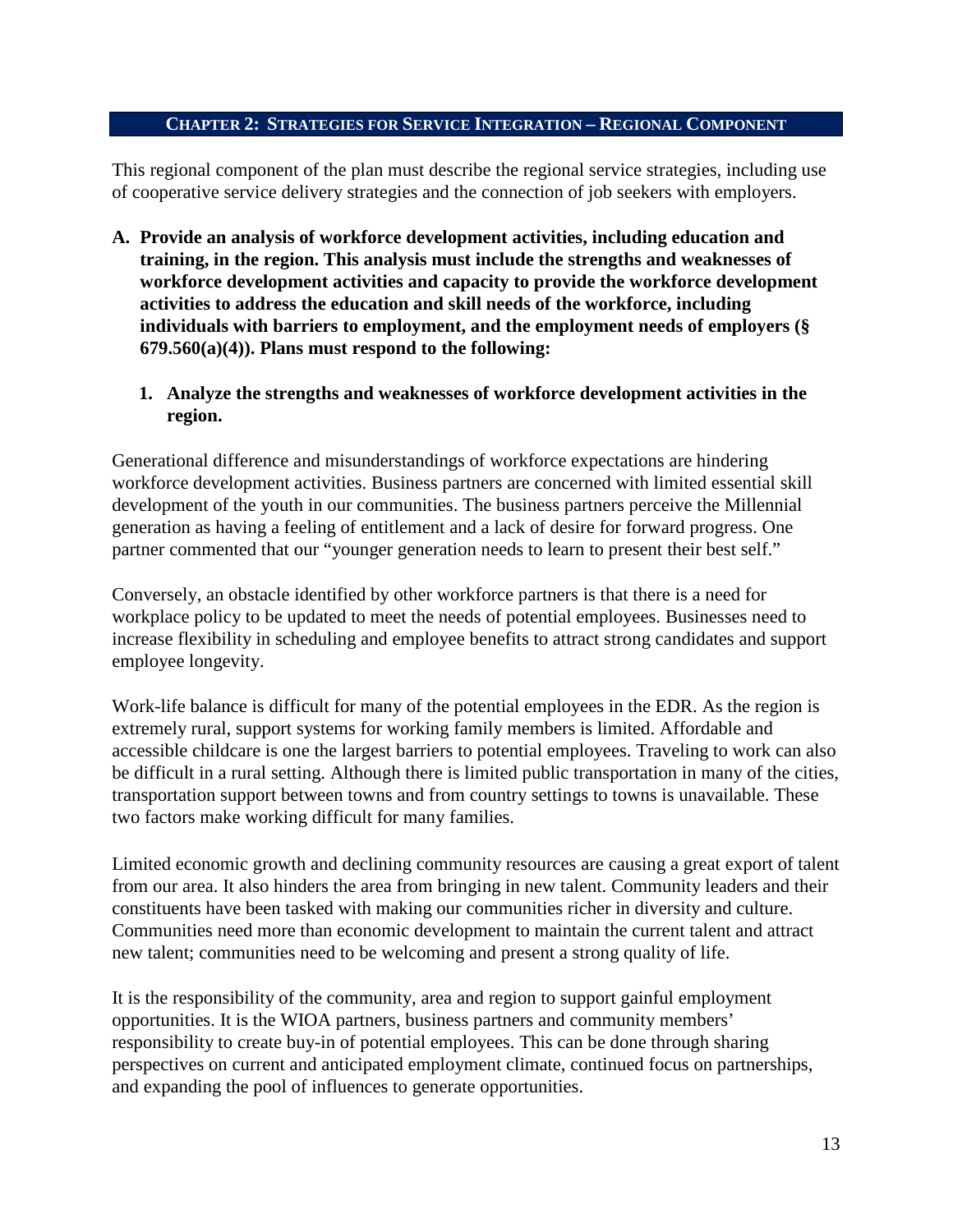One of the strengths identified within the region is that there is a "culture of problem solving." As a region, we need to change our approach from being reactive to the needs set before us to being proactive by implementing forward-thinking skill development and opportunity creation. This will be achieved through career exposure and internship opportunities., focusing on parent/care provider involvement in career exploration with their children, connecting potential employers with K-12 programs, Adult Education programs, and higher education. The focus should also be placed on parent/care provider mentorship within the community and increased interaction with mentors from two and four year institutions. In switching focus to the aforementioned areas, change to a proactive approach can be made.

## **2. Analyze the capacity of the regional partners to provide workforce development activities to address the education and skill needs of the workforce including individuals with barriers to employment.**

Carl Sandburg College offers a variety of academic programs with stackable levels to provide students with the ability to choose a program that best fits their abilities and career goals. Sandburg representatives meet monthly with workforce and industry partners to better understand the needs of the local workforce and assess alignment between current Sandburg curriculum and workforce needs. As a result of these partnerships, revisions and additions to courses and programs are determined. The physical capacity of the college allows for additional training programs. A strong base of qualified faculty is in place to assist in the development and implementation of new and enhanced training.

Industry partner feedback indicates the need for soft-skill training surrounding teamwork, communication, and career readiness. Sandburg is well-positioned to support this through the Employability Skills Academy program developed and offered in-house to students in academic programs and through community and corporate education.

The Carl Sandburg College's Career Expo, held every spring, is an excellent way for students and community members to network with prospective employers, learn about their hiring needs and even explore new career paths. Partnerships are formed each year with new businesses looking for qualified candidates in a wide variety of careers with some applicants being interviewed on the spot and, in some cases, leaving with employment.

Employability Skills Academy is a sixteen-hour program, offered through Carl Sandburg College, focused on enhancing student success and retaining employment. The academy responds to the needs of the business sector while, at the same time, the College's commitment to the standards of quality expected by our community. Upon successful completion, graduates receive a certificate of completion that may be added to their resume/portfolio, which highlights their skills to prospective employers.

Career Counseling services at Carl Sandburg are provided to TRIO Student Support Services (SSS) students. Services are designed to be individualized, with opportunities to small and large group experiences. Examples on services include: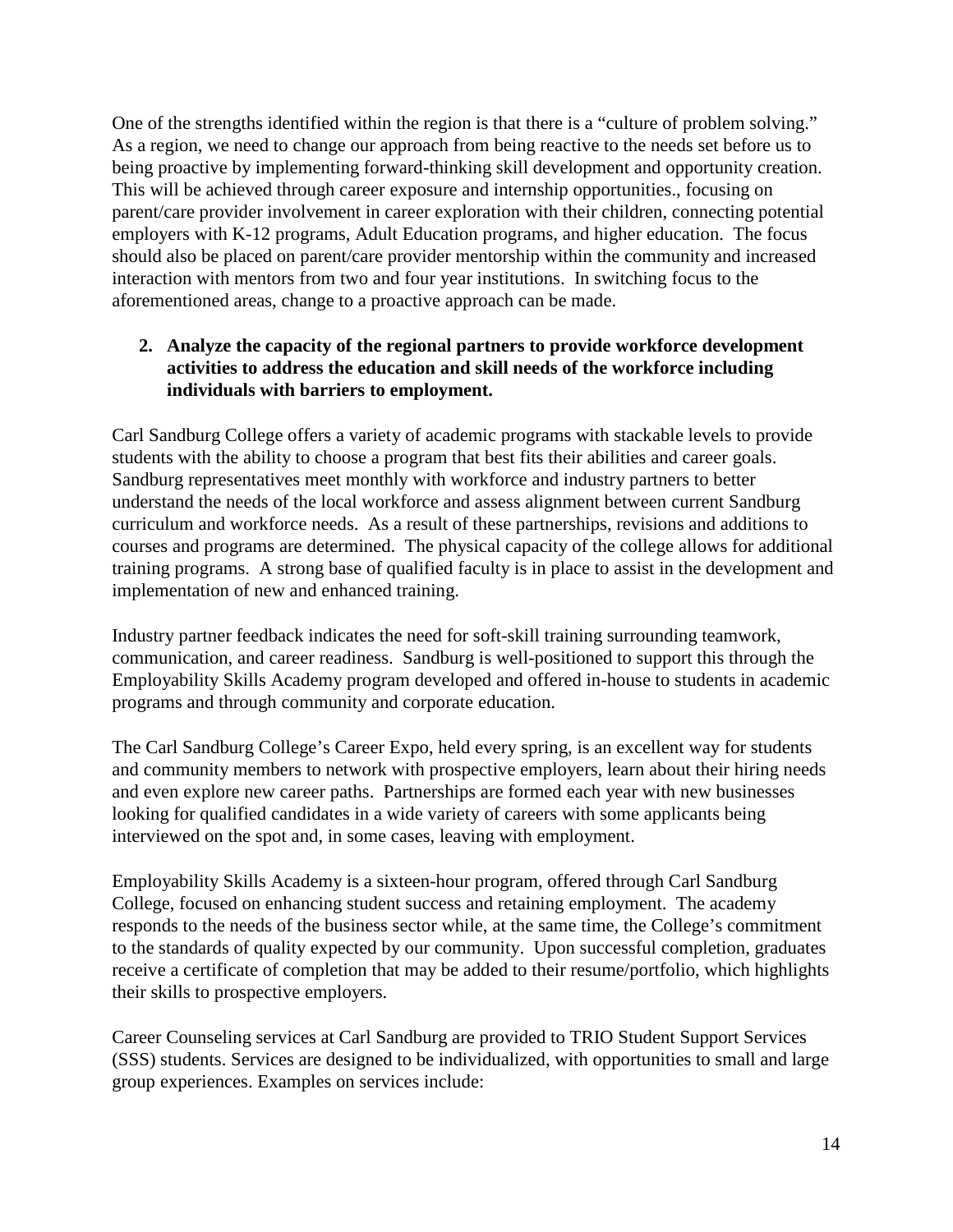- Student Success Plan--designed during the intake process that includes questions about career and potential resources the student can use for career exploration
- 1:1 career counseling and research throughout the student's time in TRIO
- Career Site visits with professionals in various fields to job shadow/talk with them about their background career path, etc. Visits have covered industries including healthcare, engineering, business, law enforcement, counseling and social work
- Access to Career Cruising and post-assessment review/advising
- Academic advising to ensure that students are taking appropriate pre-requisites for a major in their chosen field when they transfer

Carl Sandburg College hosts Kids on Campus annually. This summer program is for students in grades K-6 and it gives youth an opportunity to have fun while exploring a variety of courses without the pressure of homework and grades. Kids on Campus is open to all students, regardless of academic standing. Instructor teaching credentials are not required; however, expertise and enthusiasm are essential. Area schoolteachers and community members volunteer to be Kids on Campus instructors. High school students are also recruited to assist as volunteers as those involved in clubs and organizations have required leadership or service hours to complete. The Kids on Campus program gives students a chance to complete those hours. Examples of subject areas include: Art, Science, Math, History, English, Writing, Cooking, Astronomy, Health, Physical Fitness, Performing Arts, Adventure and Nature, Geography, Culture and Traditions, Self-Empowerment and Robotics.

John Wood Community College's (JWCC) Manufacturing Expo is held every fall in conjunction with Manufacturing Month. The college partners with Great River Economic Development Foundation, Workforce Innovation Board of Western Illinois and West Central Region for Employment System #240 to bring several hundred high school students to John Wood Community College's Workforce Development Center where students learn about our career and technical programs and career opportunities available to them. This is also a tremendous partnership opportunity with local employers. Students learn about local manufacturing companies through on-site tours as well as booths at the Workforce Development Center that showcase company products. All high school students in the John Wood district are invited, as well as high school students in the neighboring tri-state area.

JWCC's Career Services offers a variety of workshops to the public including Career Cruising, Interview Stream and general interviewing and résumé tips. The department also takes appointments to work with individuals one-on-one in these areas. Career Services is a major contributor in the bi-annual WGEM Career Fair held on the Quincy campus and generally presents one of the workshops available to attendees.

JWCC Career Services collaborates with Adams County Career Guidance Team and other agencies. JWCC holds office hours bi-weekly at the Quincy Workforce Center as an on-site service to locally unemployed citizens and presents monthly workshops on soft skills for the Department of Human Services clients.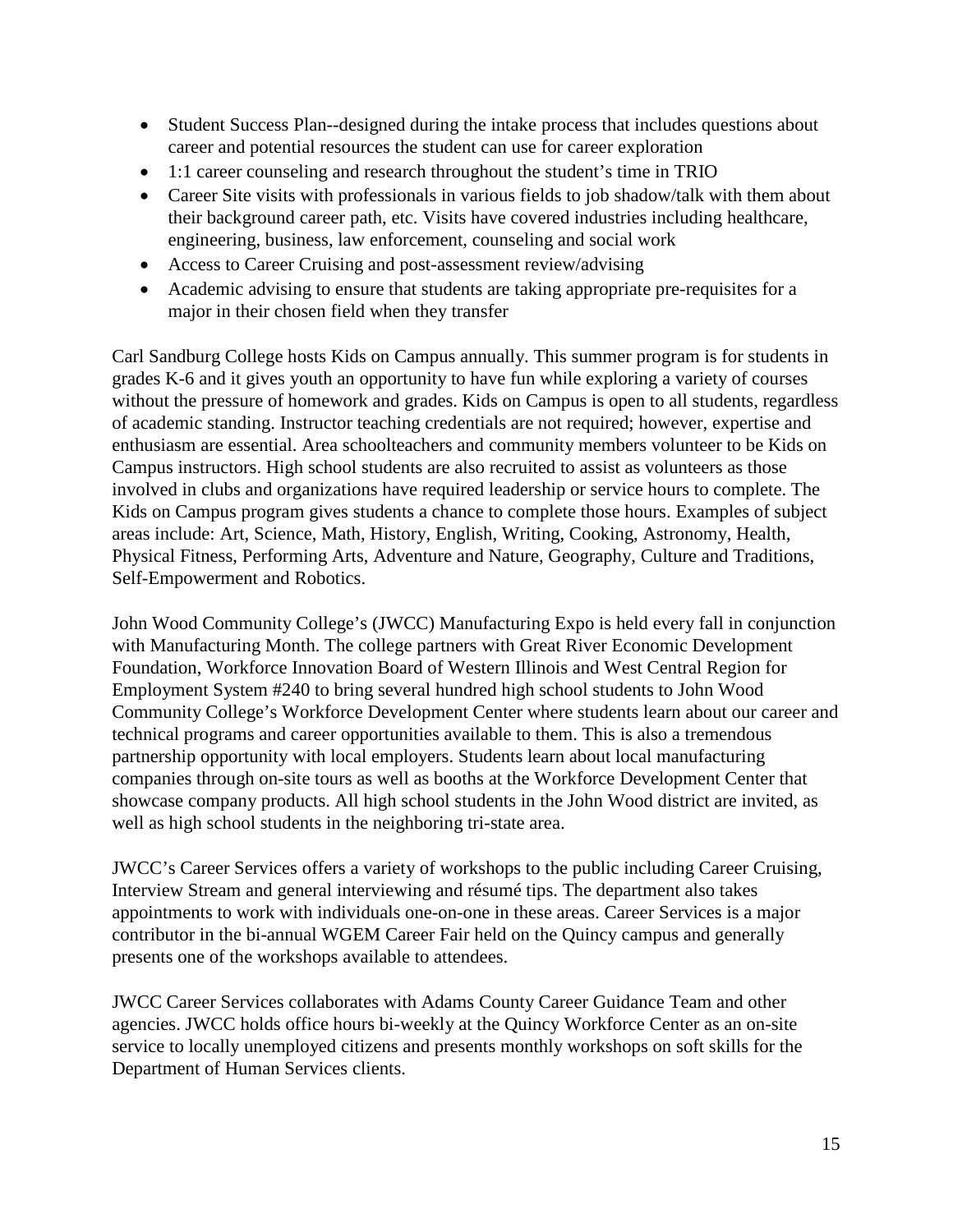### **3. Analyze the capacity of the regional partners to provide activities to address the needs of employers.**

The in-demand industries in the region include health care, transportation, distribution and logistics and manufacturing. Working in collaboration with business and service organizations throughout the area, students' advancement efforts are supporting the in-demand occupations by the implementation and execution of Bridge/Integrated Education and Training. The focus of these efforts is to allow students to complete Health Care, Manufacturing, Transportation, Distribution and Logistics bridge courses and successfully transition to post-secondary education.

The Business Service Teams provide services delivered by the WIOA partners that assist employers in:

## **Recruitment and Hiring:**

- Applicant recruitment
- Business and/or industry-specific recruiting events
- Assistance in writing job descriptions
- Taking and electronically posting job orders
- Screening, Selection and Referral
- Online access to resumes
- Use of facilities for recruitment and interviewing

### **Training Assistance:**

- Analysis of employee education and training needs
- Training program development
- Incumbent Worker training
- Adult Basic Ed/General Equivalency Diploma/English as a Second Language for employees (on or off-site)
- Work-based learning such as internships and apprenticeships

### **Information:**

- Workforce and other labor market information
- Human resource consulting
- Tax credit information
- ADA, EEO and other workplace compliance information
- Unemployment Insurance information
- Lay-off aversion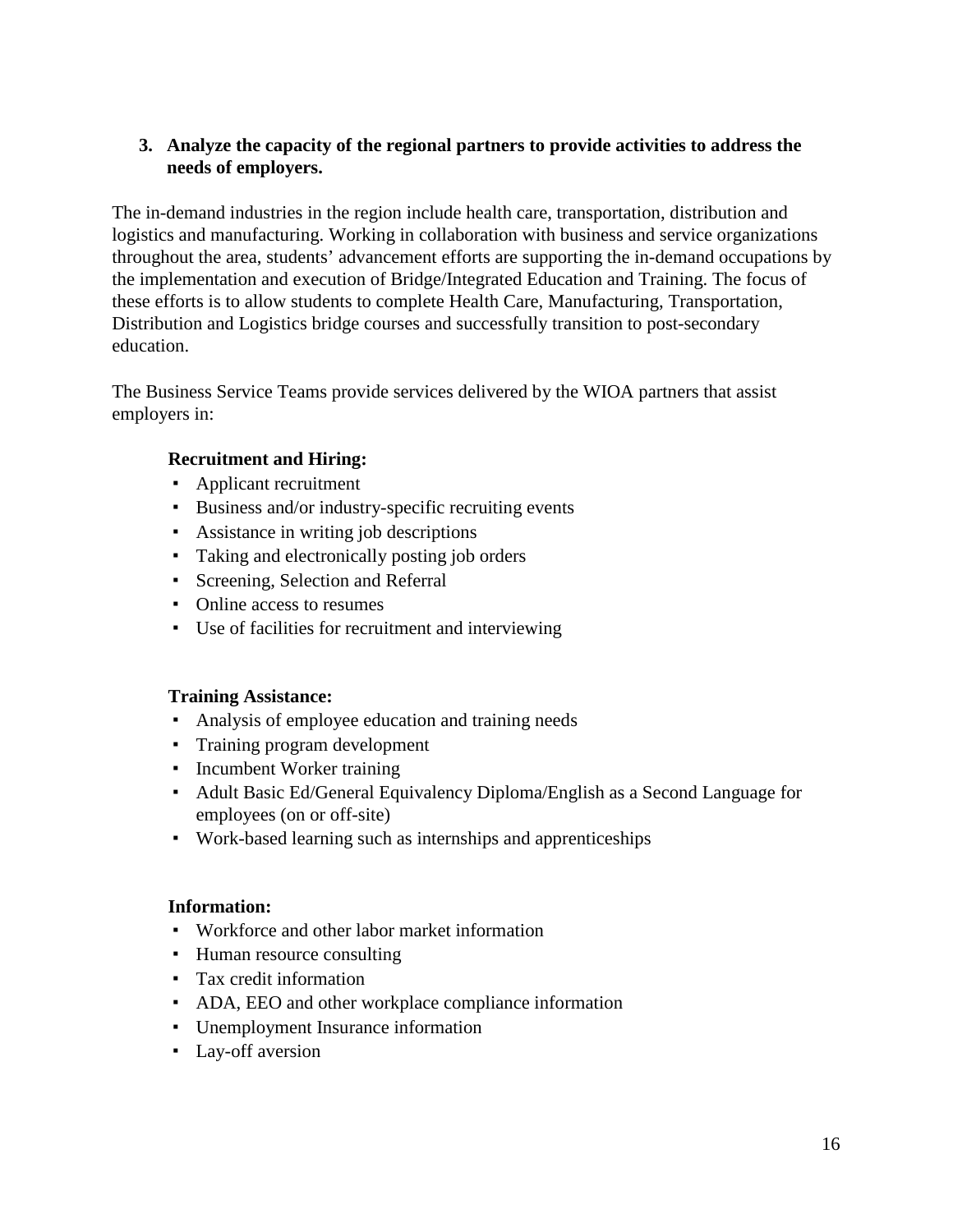### **4. How well do existing training programs in the region and local areas prepare job seekers to enter and retain employment with regional businesses?**

Training programs in the area have the capacity to meet the skills necessary for the job seeker to obtain employment and enter the workforce. However, to retain employment there are many challenges. In addition to the challenges previously mentioned such as rural transportation and childcare other challenges included the ability to sustain a regional workforce; lack of soft skills; need to "grow" your own workers (keeping younger workers in the community; and being work ready, i.e., passing drug tests).

Innovative solutions included providing additional intern sites for young workers; going to schools to share information about regional workforce opportunities; enhancing advertising of workforce opportunities within region. Comments have been incorporated in the goals, strategies or activities within the regional plan.

During the coming years, the WIB will continue to work with substance abuse partners to strengthen the communication with Economic Development entities, and continue to share intelligence gained from them with WIOA partners.

# **5. Summarize the commitments of each program partner to implement the selected strategies described in the "Action Plan for Improving Service Integration in the Region."**

All WIOA Partners are meeting to develop tactics to achieve the goals selected by partners during the Service Integration Self-Assessment. Partners are meeting each month in Quincy, Galesburg, and Macomb. The Quincy One-Stop Operator and Individual partners are on schedule to improve service integration in the coming year. Details of the partners specific service integration activities are listed below:

- Improving Customer Service
- Customer input drives service design for job seekers, employers, and system customers
- Cross-training (resource training) on program information occurs among staff
- Career Pathway strategies drive service delivery and collaboration efforts among partners
- Communication occurs across one-stop partners
- Coordination of Business Services

## **B. Describe how transportation and other supportive services are coordinated within the region (§ 679.510(a)(1)(vi)). Plans must respond to the following questions:**

### **1. What regional organizations currently provide or could provide supportive services?**

EDR 10 has many varied agencies helping in providing supportive services. Those agencies include: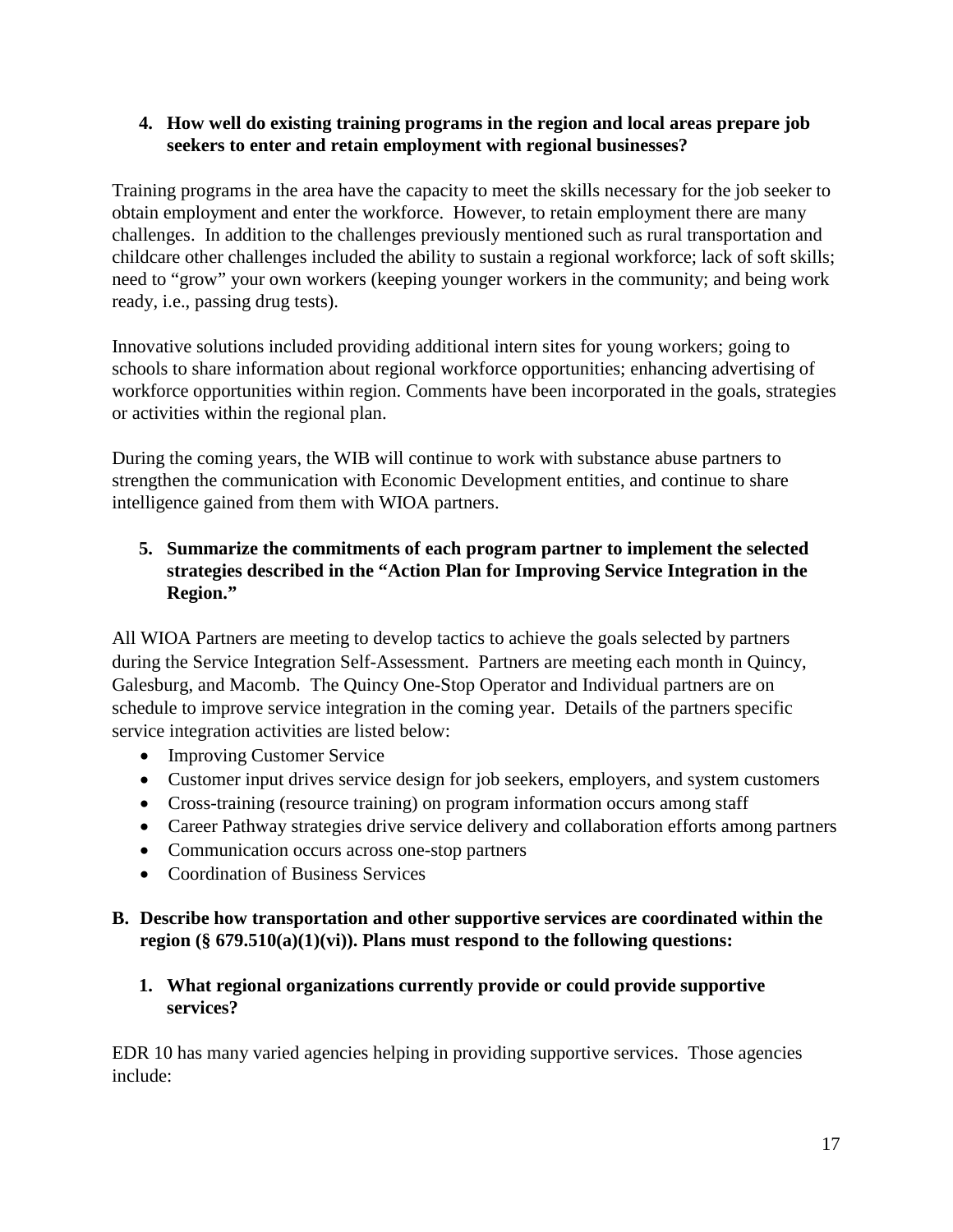- Department of Human Services childcare, elder care, food
- DHS/Division of Rehabilitation Services transportation, dental, glasses, medical supplies, physicals, assistive technology
- Workforce Offices of Western Illinois transportation, childcare, elder care, dental, glasses, software & supplies required for training, vehicle insurance
- Regional Offices of Education child care, jump drives, transportation, training supplies
- Western Illinois Regional Council and Two Rivers Regional Council CSBG food pantry, shelter, clothing and utility assistance
- Community Colleges transportation, special needs accommodations, counseling
- Child Care Resource and Referral and West Central Child Care Connection financial assistance for childcare
- Quanada and Housing Authorities housing assistance
- Salvation Army emergency housing, food assistance
- Goodwill employment workshops, basis computer training
- Bella Ease/Teen Reach transportation, employment assistance

## **2. What policies and procedures will be established to promote coordination of supportive services delivery?**

When looking at supportive services, EDR 10 attempts to work collaboratively with all local resources in virtually all our program components in order to eliminate the likelihood of service duplication. We look at the service delivery system, analyzing the internal and external resources available to deal with the identified problems. LWA 14 will continue to develop supportive service policies in place that promote coordination among community providers.

All mandatory partner staff may make and receive referrals. A standard referral form has been developed and is available to be utilized by the partners. The form is initiated by referring partner staff and returned by referral recipient partner staff for tracking purposes. LWA 14 staff periodically check with the partners on value of the referral process and to track utilization of the process. This review of the referral process will also identify areas that are not being met by the partners current supportive service policies.

Carl Sandburg College takes great pride in the support services offered at the College. Students in the Galesburg area have free access to the Galesburg Transit System on a year round basis. Bus ridership has greatly increased since the implementation of this program. In compliance with the Rehabilitation Act of 1973 and the Americans with Disabilities Act of 1990, Disability Support at Carl Sandburg College seeks to make the classroom equally accessible to students with disabilities by providing students with tools and accommodations intended to remove barriers imposed by their unique disabilities. Accommodations are available to all students, whether they attend the Galesburg campus, the Carthage campus, the Annex, online or as dual credit students. Classroom accommodations can be arranged via a Letter of Accommodation, drafted with Academic Support staff, at any point throughout the semester for students with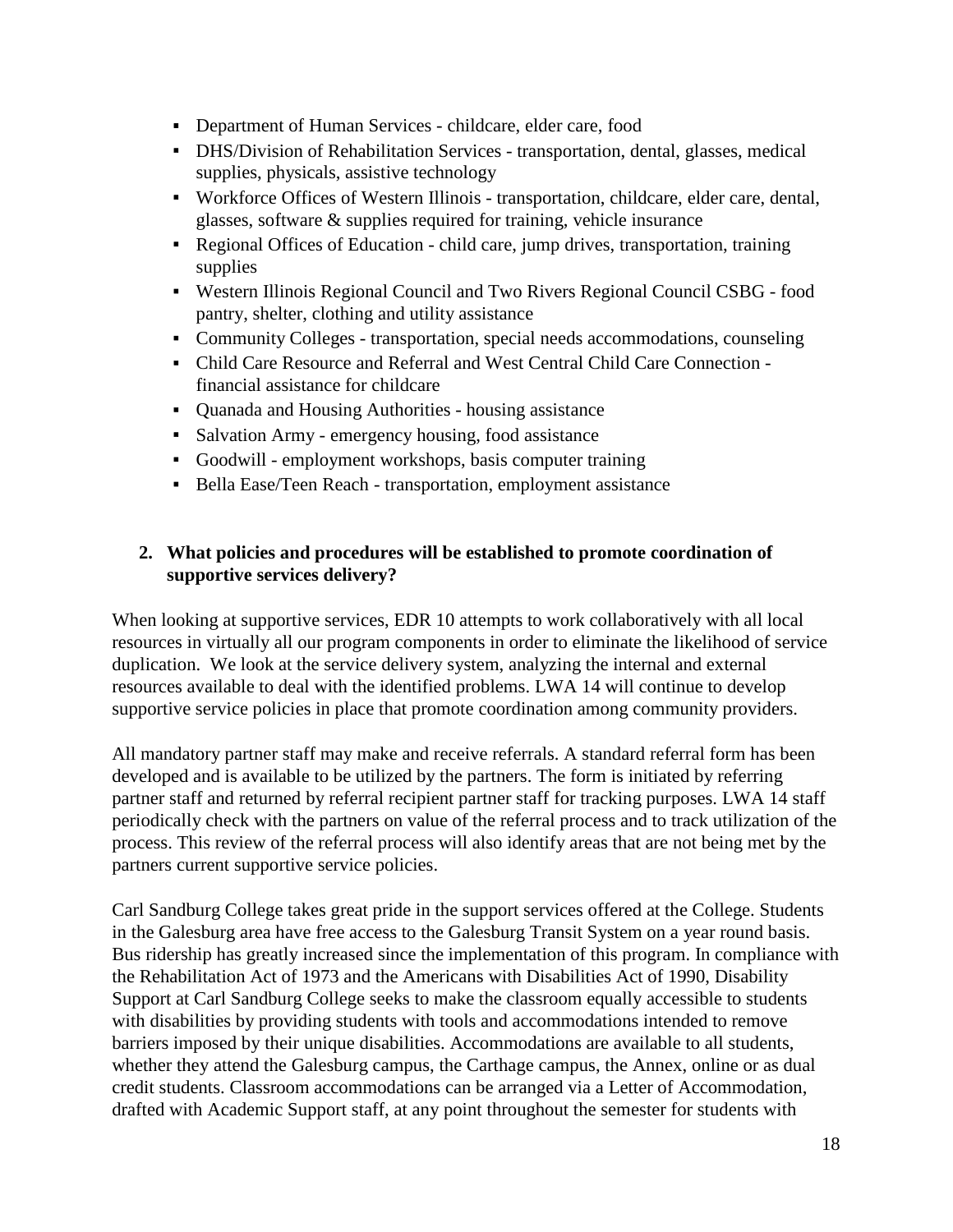documented disabilities. Letters of Accommodation are individualized in order to provide students with the unique supports they need, while also considering class and program requirements and competencies. The Academic Support office additionally provides resources and guidance, accommodated testing, and equipment loans (including laptops and tablets, assistive technologies like handheld video magnifiers and smart pens, and scientific and graphing calculators); Academic Support partners with DRS to arrange disability testing and secure funding for students with disabilities, participates in the local Transition Planning Committee (intended to help high school students transition to college or work after graduation), attends high school IEPs to facilitate guidance toward college enrollment, and makes regular referrals to the campus Tutoring Center, housed in the same office.

Sandburg employs two faculty counselors. These individuals are available to provide short term services to students. Appointments are available to discuss academic issues, stress, and related topics. Sandburg has a partnership with Bridgeway to refer students for longer term needs and any situation beyond the scope of campus services.

Sandburg employs a student success coach to monitor the Starfish Retention System as well as do follow up with students. This individual also monitors trends in attendance and works with faculty as well as students to increase student success.

John Wood Community College support services will provide a wide range of intensive services to assist learners in pursuing their educational goals. John Wood provides services to help students succeed in the classroom, find resources to afford college, transfer to a four-year college or university and explore career options. Tutoring, disability services, cultural activities, degree planning and test preparation are just a few opportunities available to help students succeed at John Wood.

John Wood has a Disability Services Coordinator on staff to ensure we provide appropriate resources and support services which will ensure students with disabilities the opportunity to competitively pursue a college education. In addition, disability services assist other college departments in providing access to services and programs in the most integrated setting possible.

John Wood Community College offers professional counseling services to provide personal support with the goal to promote social, academic, and career success in all students. It provides a safe place and someone to talk with about college and life experiences, overcoming obstacles, engaging in student life activities and improving student success. All Personal Counseling Services are free to all enrolled students.

Included in John Wood Student Services Department is Academic Talent Search (ATS) and Upward Bound. These are Federal TRIO programs funded 100% by the Department of Education. The programs are dedicated to assisting students in identifying and maintaining healthy academic habits from elementary through high school. Our goal is to ensure that students have access to the tools and resources available to be successful in higher education. We assist students in pursuit of various programs of study, including vocational & trade schools, business schools, two & four year colleges, and universities.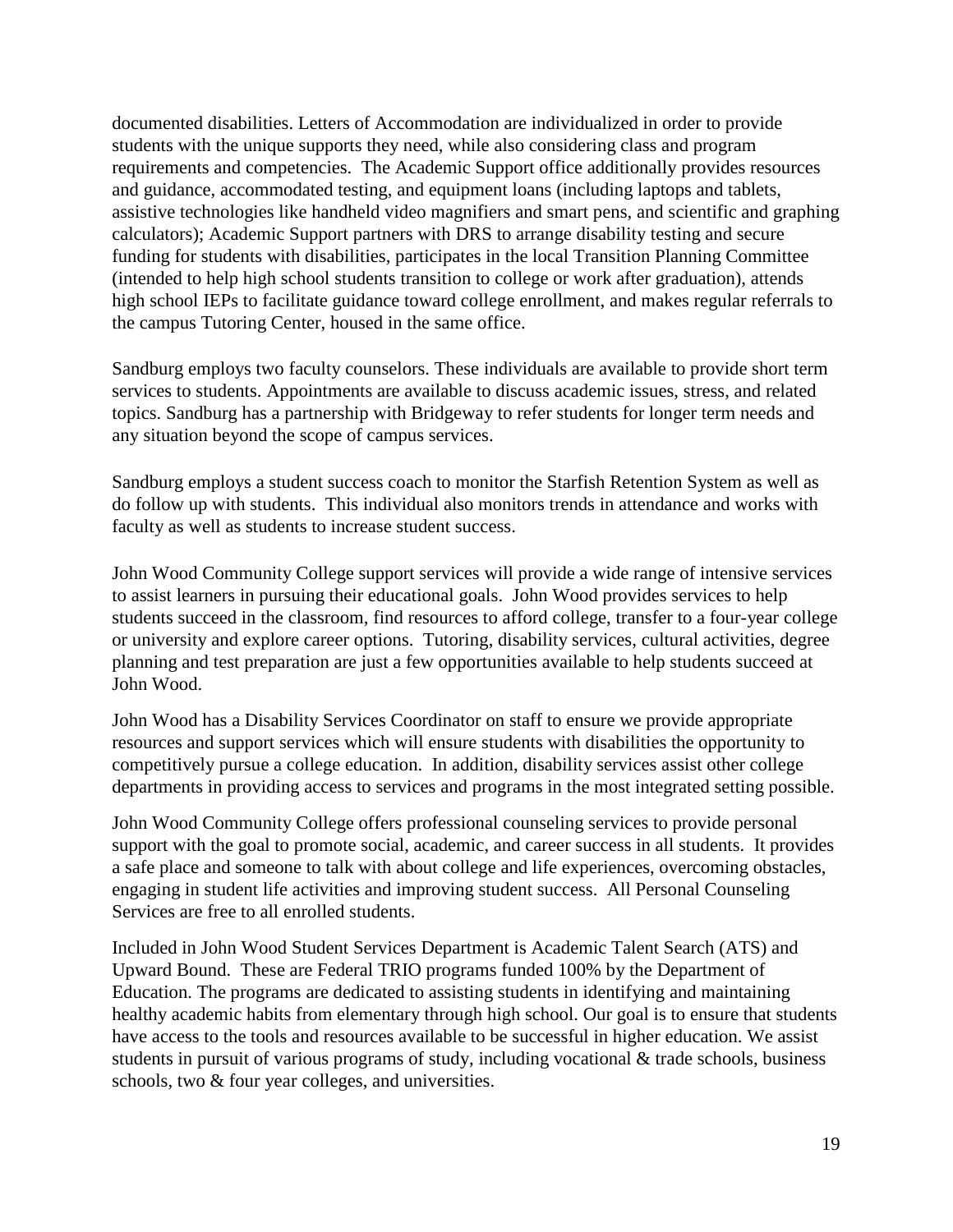Spoon River College is committed to providing support services to ensure students within our region have access to transportation. Macomb SRC students also have access to Go West Transit, operated through Western Illinois University. Go West transports to areas of high public demand including the SRC Macomb Campus.

Spoon River College provides support services to ensure that qualified students with documented disabilities have equal access to all educational opportunities offered by the college. In accordance with the Americans with Disabilities Act (ADA) and Section 504 of the Rehabilitation Act, Spoon River College does not discriminate against individuals with disabilities, and provides reasonable accommodations to assist students in accessing the college admissions process, courses, and activities. The disability support services office at Spoon River College coordinates with the Division of Rehabilitation Services and assists with accommodations to the classroom environment for students with documented disabilities.

To increase access to support services and further identify students with mental health needs, Spoon River College employs a counselor. The counselor, who has earned advanced professional degrees and is licensed by the State of Illinois, works with students who may experience (but not limited to) stress, depression, anxiety, trauma, relationship issues, and academic struggles. SRC Counseling Services provides free, brief, confidential, accessible, and professional therapy directed at helping students succeed in the college environment. When specialized long term services are needed, the counselor assists in making a referral to off-campus professionals.

The Student Success Coach serves as an advocate to make sure that students are aware of all services, including academic support and college and community resources so that students have every opportunity to be successful in pursuing their educational goals. The Success Coach is available to discuss student concerns such as work, childcare, housing, transportation, time management or other personal matters that interfere with academic performance. The Success Coach can help identify possible solutions or refer students to the appropriate resources within the region.

The Western Illinois Regional Council-CSBG agency is very involved in collaborating with other resource groups to keep pace with the changing needs of our clients within its five- county service area of Hancock, Henderson, Knox, McDonough and Warren. This is accomplished by participation in each of the five counties' inter- agency monthly meetings, which brings all county service organizations together to discuss the needs of the area's population. Staff is also active in the Continuum of Care Consortium, Illinois Housing Task Force, WIOA Partners, IHDA Office of Housing Coordinating Services Advisory Committee, and with the local United Way Emergency Food & Shelter boards.

The analysis of resources and service delivery shows that CSBG funding is coordinated with other public and private resources, which maximizes the efficient use of our resources to serve the low income. This means increased case management services, leveraging of funds, technical assistance, and counseling services are provided with each of the CSBG components.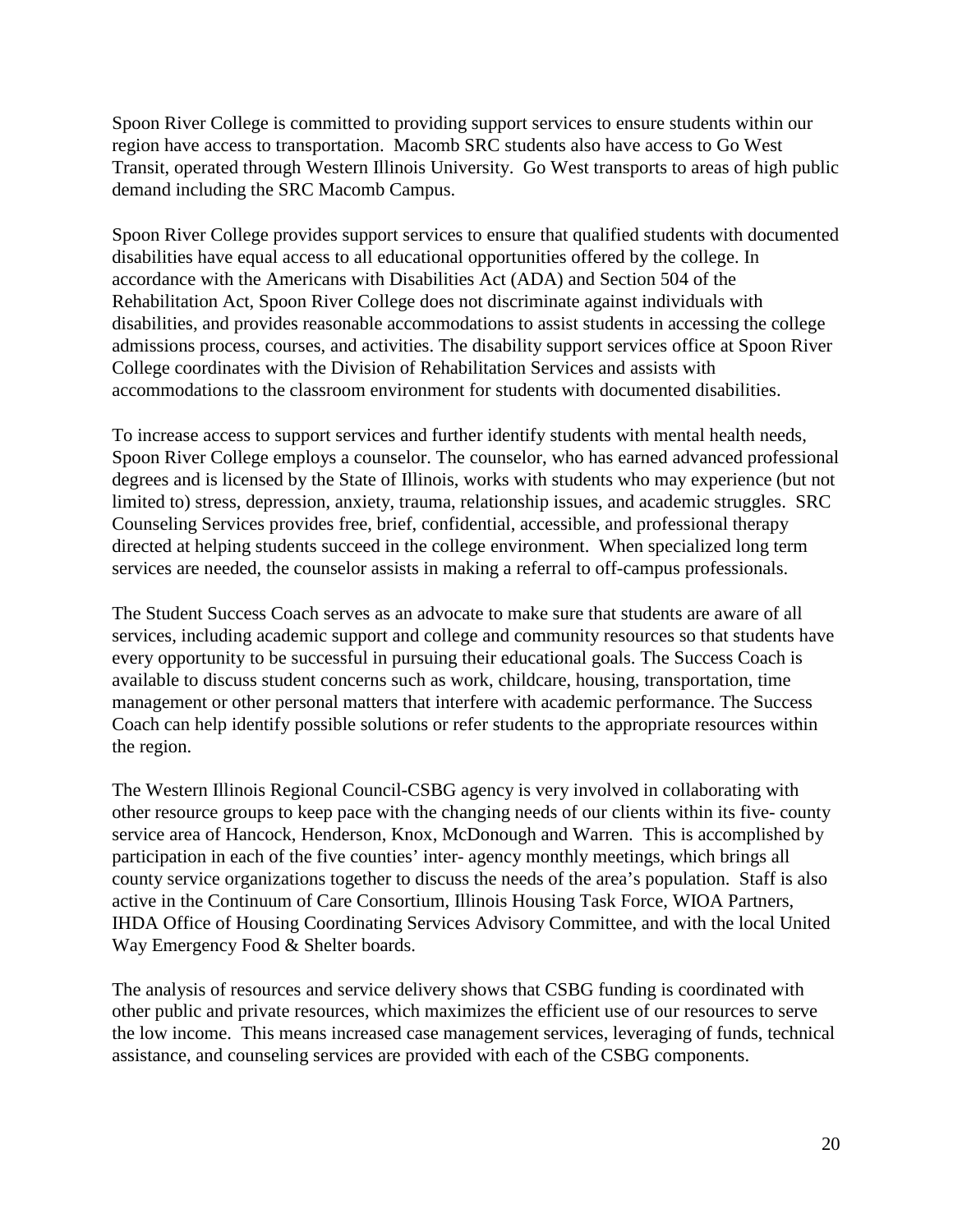The WIRC-CAA utilizes its five-county outreach program to collaborate with dozens of other groups to better serve our clients. Linkages are ongoing so that when people are assessed at intake, referrals are made to connect clients with essential services. For example, the "Loaves and Fishes" organization (a food pantry comprised of a group of local churches) refers clients to us who need vital services such as shelter, clothing and utility assistance. This group refers their unserviceable clients to the WIRC-CAA for our services and for our organization to utilize our large referral base to link these clients to various supportive services, such as employment training and educational opportunities.

In our five county regions of Hancock, Henderson, Knox, McDonough, and Warren there exists a network of social service agencies which provide programs and services targeted towards lowincome citizens. The social service networking within the region allows for greater coordination of services to meet the clients' multiple needs. The prioritizing of the CSBG program components is accomplished by considering the internal and external resources available and how we can work most collaboratively to effectively serve the client population.

Two Rivers Regional Council of Public Officials provides services through the Community Services Block Grant (CSBG). Services include: Rental assistance, school supplies, 2 food pantries, the REACHOUT CENTER (thrift store), Christmas basket project, toy drive for grandparents and parents at Christmas time, programs for at-risk youth that include scholarships for post-secondary schooling, and a referral system to other needed services. Brown County United Way and Schuyler County United Way grants provide emergency assistance to households such as but not limited to car repairs, medication, utility assistance, and food; both of these grants are administered through CSBG. We also provide services to the homeless population with a hotel/motel voucher program Department of Commerce and Economic Opportunity grants provide Weatherization services and utility assistance through the Low Income Home Energy Assistance Program (LIHEAP), Emergency Furnace program and reconnect services. Also Ameren Illinois grants are available to assist with a utility bill payment program and Warm Neighbors Cool Friends.

Regional Office of Education # 33 programs will follow state and federal rules and regulations to provide support services to students utilizing grant funding. Adult Education support services include Social Work Services, Assistive and Adaptive Equipment, Student Transportation, Guidance Services, Assessment and Testing, Volunteer Literacy Services, Career Counseling and Transition Services.

Agencies providing support services to adult learners eligible for enrollment in Adult Education program are invited to be members of the Area Planning Council which identifies services currently being offered to this population, produces a plan for the continuation of these services, identifies populations not being served, and instructional and support services not being offered, and develops a plan for providing services to meet identified gaps in service.

The Workforce Office will be the last provider of services. If a support service is needed or required for the participant to continue or complete training, support services may be provided if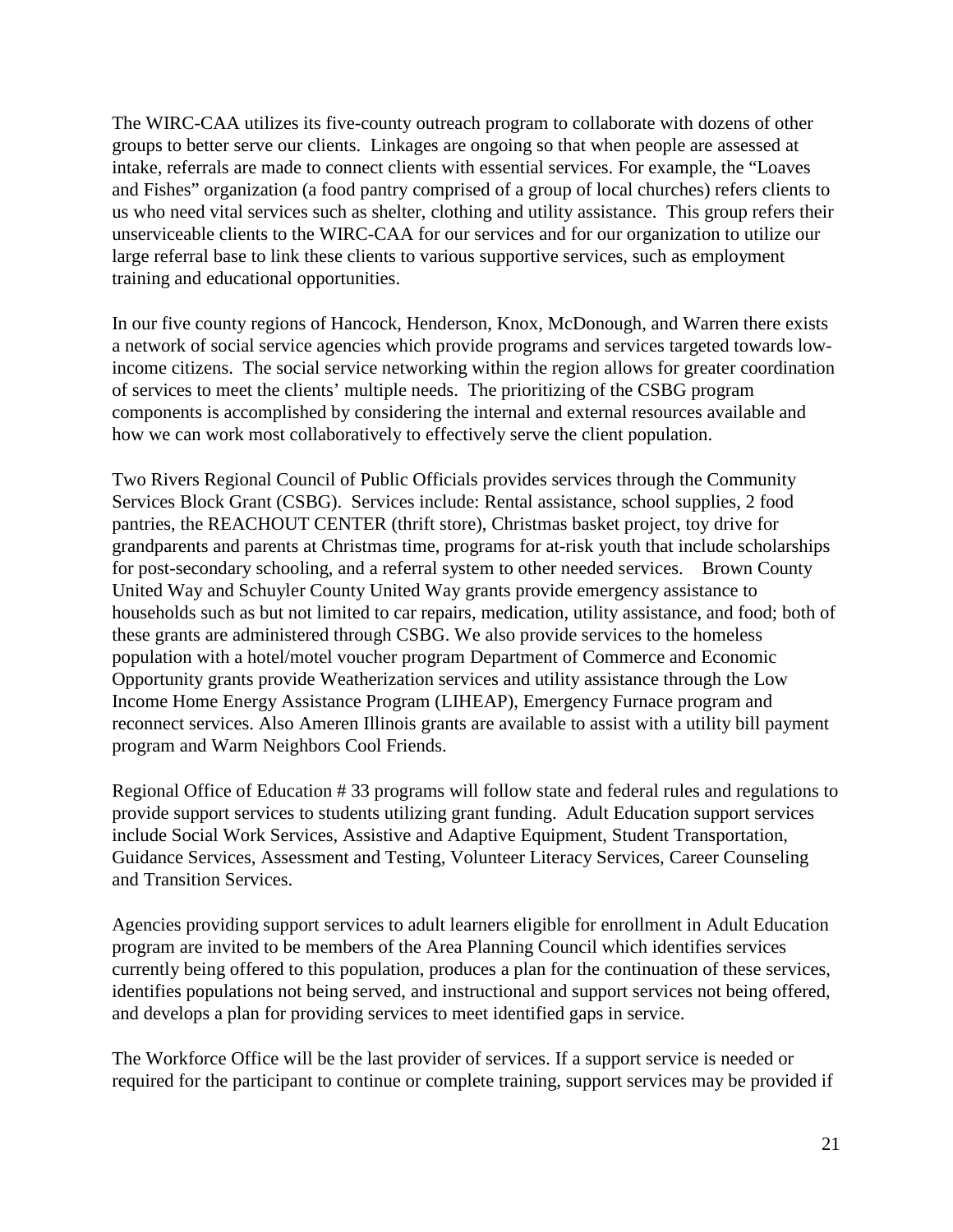it is determined no other agency can provide that service. All support services are provided at the lowest possible cost via comparison bids or sole provider situations.

If public transportation is not available/practical, mileage reimbursement will be offered at the current Federal privately owned vehicle rate per mile for Workforce programs, Trade, and 1 EC participants. Workforce programs will not be the first source for funding.

## **C. Describe the coordination of services with regional economic development services and WIOA service providers (§ 679.510(a)(1)(vii)). Plans must answer the following questions:**

# **1. What economic development organizations, WIOA service providers or businesses are actively engaged in regional planning?**

Economic development organizations participating in regional planning include:

- Great River Economic Development Foundation
- Hancock County Economic Development Corporation
- Henderson County Economic Development Corporation
- Knox County Area Partnership for Economic Development
- Macomb Area Economic Development Corporation
- Pike County Economic Development Corporation
- Grow Rushville
- City of Monmouth Community and Economic Development Department
- City of Mt Sterling.
- EDA Economic Development Districts administered by Two Rivers Regional Council and Western Illinois Regional Council

Employers from the following growth sectors have been active participants in regional planning efforts:

- Manufacturing
- Healthcare
- Transportation, Distribution and Logistics
- Members of the WIB's Business Engagement Task Force

WIOA Partners have been active participants in developing the plan:

- Carl Sandburg College
- Department of Employment Security
- Department of Human Services
- DHS Division of Rehabilitation Services
- John Wood Community College
- John Wood Community College Adult Education
- National Able
- ROE #33 Adult Education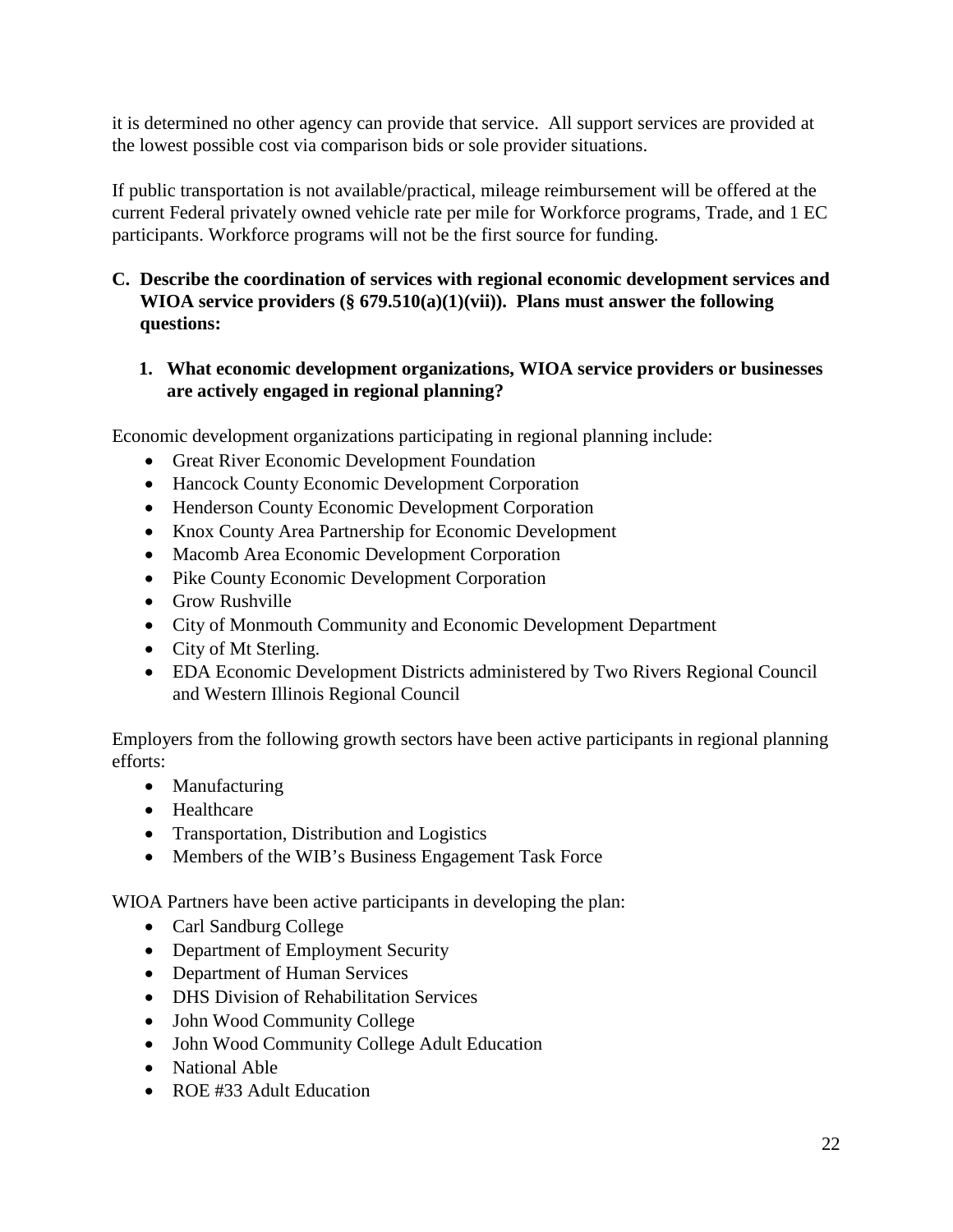- Two Rivers Regional Council
- Western Illinois Regional Council
- Western Illinois Works

## **2. What economic development organizations, WIOA service providers or businesses were invited to participate but declined?**

No organization that was asked to participate refused to assist in this regional plan.

## **D. Describe the coordination of administrative cost arrangements, including the pooling of**  funds for administrative costs, as appropriate  $(\S 679.510(a)(1)(v))$ .

All partners are contributing to the MOU infrastructure, service delivery and systems delivery costs as shown in the Resource Cost Sharing Agreement.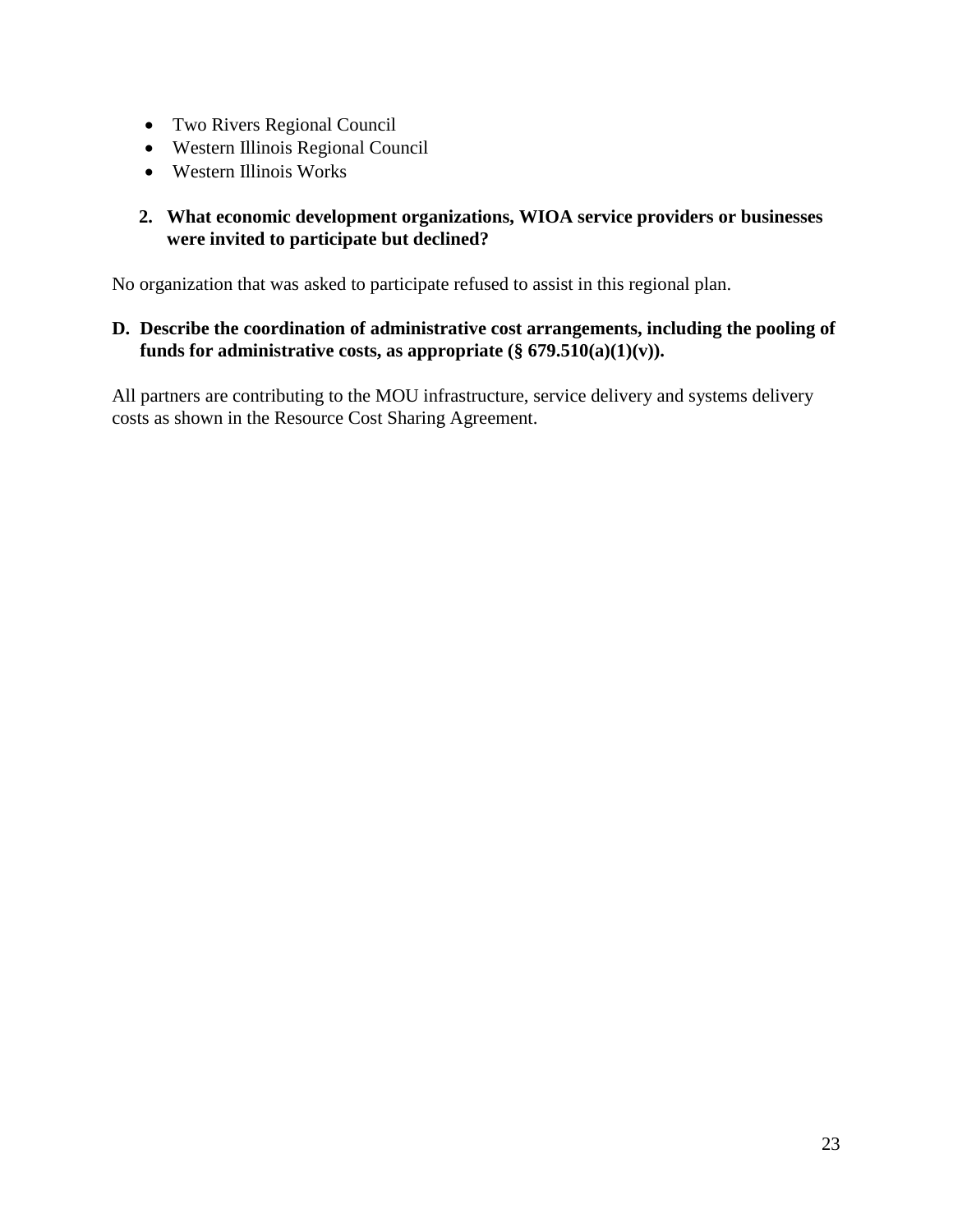#### **CHAPTER 3: VISION, GOALS AND IMPLEMENTATION STRATEGIES – REGIONAL COMPONENT**

This section will outline how the Local Board(s) will coordinate the regional workforce, education and economic development activities with regional activities that are carried out in the local areas. The responses must illustrate that business, education and workforce development stakeholders have provided input and are involved with the development of the strategies and to ensure alignment with other plans.

## **A. Describe the local strategic vision to support state and regional economic growth (§ 679.560(a)(5)). Describe how this aligns with the State of Illinois' vision and principles (page 1).**

The local vision of West Central EDR 10 is to foster a region-wide workforce development system that supports the needs of individuals and business to ensure West Central Economic Development Region has a skilled workforce to effectively compete in the state and global economy.

This vision statement aligns with the State of Illinois' vision statement by regionally addressing the economic needs of individuals and businesses via resources that can foster both a regional and Statewide workforce development system that ensures Illinois has a skilled workforce to effectively compete in the global economy. West Central EDR 10 will apply the State's guiding principles to our regional economic strategies and augment the vision statement.

The Workforce Innovation Board of Western Illinois has adopted the guiding principles in order to prepare an educated and skilled workforce. The WIB priorities include meeting the workforce needs of business, alignment of programs with career pathways, and preparing job seekers for the today's and tomorrow's jobs.

Across the country, communities continue to face challenges in linking job seekers to gainful employment. Innovative solutions are needed to address the skill shortages facing the west central Illinois economy. The Workforce Innovation Board of Western Illinois is uniquely positioned to advance systemic workforce development initiatives and has long been successful in this endeavor. In order to expand career opportunities for youth and adults throughout the West Central Economic Development Region (EDR), the WIB will focus its efforts in assuring that all individuals, no matter where they may be on the west central Illinois workforce pipeline, have access to multiple career information and/or services.

In order to guarantee that the West Central EDR has a pool of workers readily available to employers, the WIB will continue to analyze future needs of employers, both regionally and locally. To ensure that all in-demand occupations are being addressed and that there is integration and collaboration of services among partners, the WIB will develop a workforce plan for each county within the West Central EDR.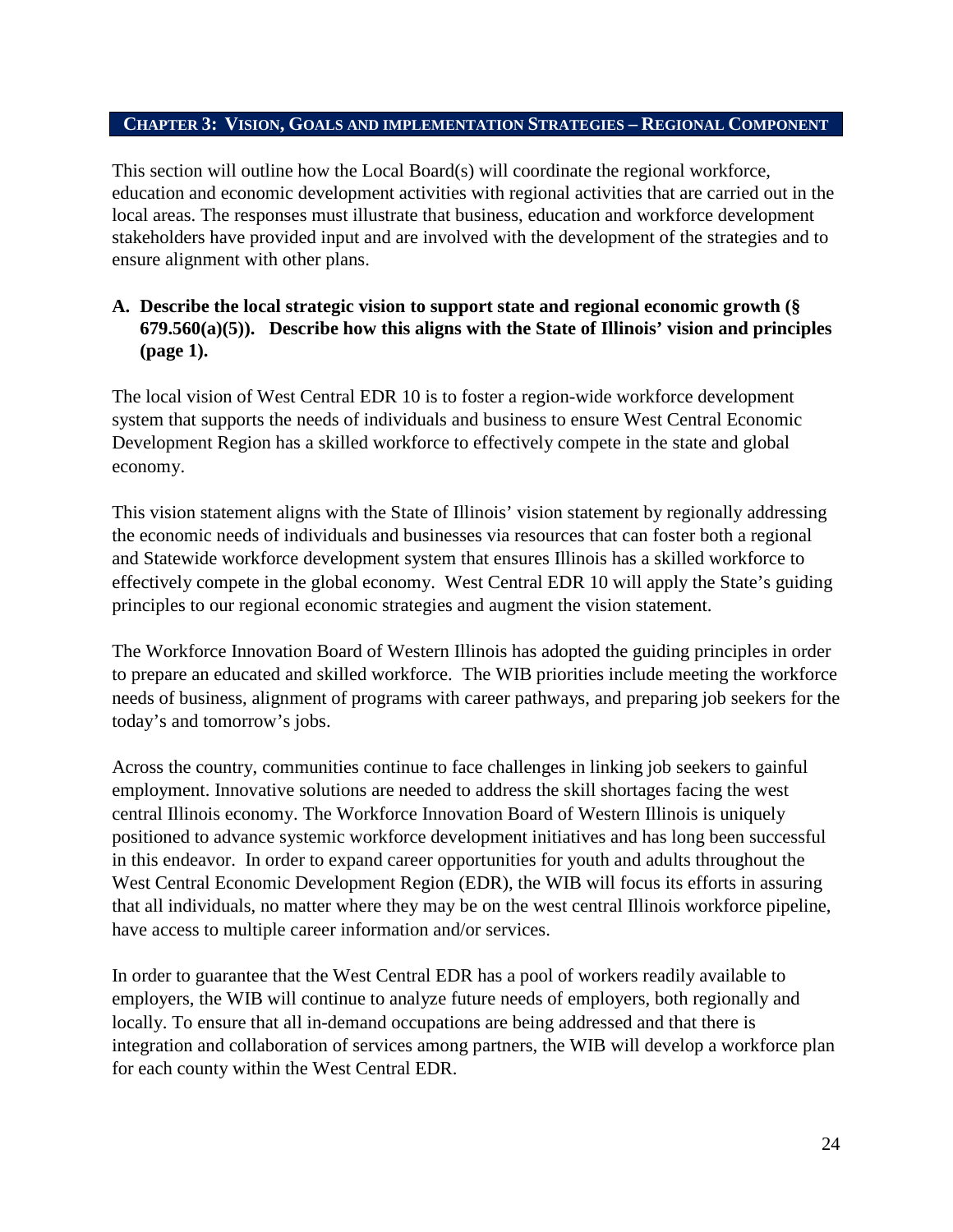**B. Describe the local goals for preparing an educated and skilled workforce (including youth and individuals with barriers to employment) and goals relating to the performance accountability measures based on performance indicators (§ 677.155(a)(1)).**

#### *West Central Illinois Goals and Strategies*

Goal 1: *Workforce Development Partners will be united around regional clusters*

The WIB has identified the regional clusters that the partners will prioritize during the upcoming years. Those clusters are: Transportation, Distribution and Logistics, Manufacturing, Health Care, and Construction Trades and Agribusiness. Career Pathways and Sector Partnerships are two inter-related strategies that will be utilized to coordinate a strategy around the regional clusters. The WIB will continue to spearhead initiatives that bring together employers and training providers, working closely with the community colleges to secure support for short and long-term training programs that meet the region's expressed goals. By developing appropriate career pathways that include assessments, training curricula and compatible work-based learning opportunities, the workforce system can prepare structured sequences of activities that will fully prepare youth and adult jobseekers for successful employment.

#### Goal 2: *Prepare workers in the Western Illinois Economic Development Regions for a career*

Structured work-based learning experiences such as On-the-Job-Training (OJTs), paid and unpaid internships and work experience will supplement education and training courses when possible. In addition, the WIB will promote incumbent workforce training in support of shortterm, skills upgrade training for regional employers to remain competitive in their industry or economy and to retain a skilled workforce in the region. Increasing apprenticeship opportunities will continue to be a key retention strategy.

One of the primary impediments, for the potential workforce in the EDR, to overcoming employment barriers is obtaining career technical skills. To assist in the development of occupational skills, services will be enhanced by systematically involving the educators in the public schools and in Adult Education programs in the process of building foundational skills. Existing youth services will be improved by working with employers through sector partnerships. This employer centered needs-approach will enrich youth services by providing unique and direct access to private sector employer opportunities. With strengthened youth services around industry sectors, employers will be able to connect to a wider pool of qualified out-of-school youth and offer internship opportunities for both in-school and out-of-school youth.

The WIB will work with system partners to align workforce development and education programs and resources while ensuring that each partner established goals will be met.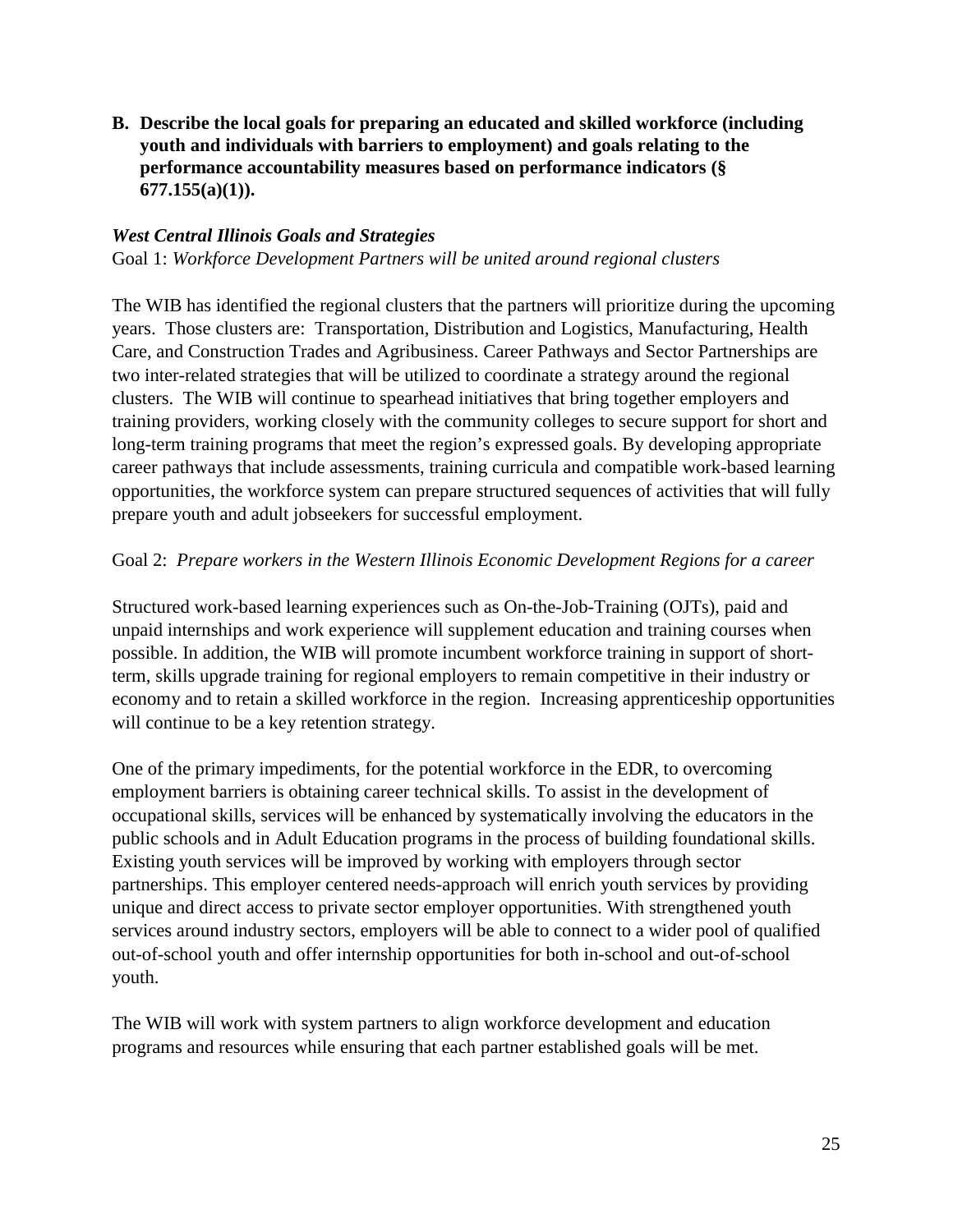## Goal 3: *Coordination between job seekers and employers*

The WIB will prioritize training services for in-demand occupations, increase the capacity to assess and screen individuals based on employer criteria, facilitate the development of training programs for in -demand occupations and gather information from employers that confirm the critical skills employees need to enter and be successful in today's workforce.

To ensure the proper mix of educational, training and support services is available to all members of the community, workforce will continue to engage education and training providers, economic development and private sector WIB members in program planning. In addition, specific communication and outreach strategies will be developed that target individuals most at need for services including basic skills deficient individuals, returning citizens and individuals with disabilities. The WIB will continue to identify potential funding resources and revenue streams to expand its capacity to deliver services and align its human capital to the current and emerging economy.

Goal 4: *Communicate throughout the region and globally, in partnership with economic development, the workforce quality and career opportunities in western Illinois*

The WIB will continue to align members of all partner business service teams to ensure that businesses are being served by the entire WIOA system while establishing the continuum of service between all partners. The WIB will also continuously improve services by developing protocols to learn from and respond to business needs, provide leadership to address current and future business needs and trends and evaluation of services through a customer surveys.

There will be a multi-faceted action plan that connects the region's communities to workforce development services and resources.

- **C. Provide a description of the regional and local strategies that will achieve the vision and principles. This must include a description of the strategies and services that will be used in the local areas:** 
	- **• To facilitate engagement of employers in workforce development programs, including small employers and employers in in-demand industry sectors and occupations (§ 679.560(b)(3)(i));**

EDR 10 will continue to utilize the Economic Development entities in western Illinois to assist with the outreach to the business community, including small business and in-demand sectors. The WIB's Business Engagement Task Force will guide this process.

**• To support a local workforce development system that meets the needs of**  businesses in the local area  $(\S 679.560(b)(3)(ii))$ ;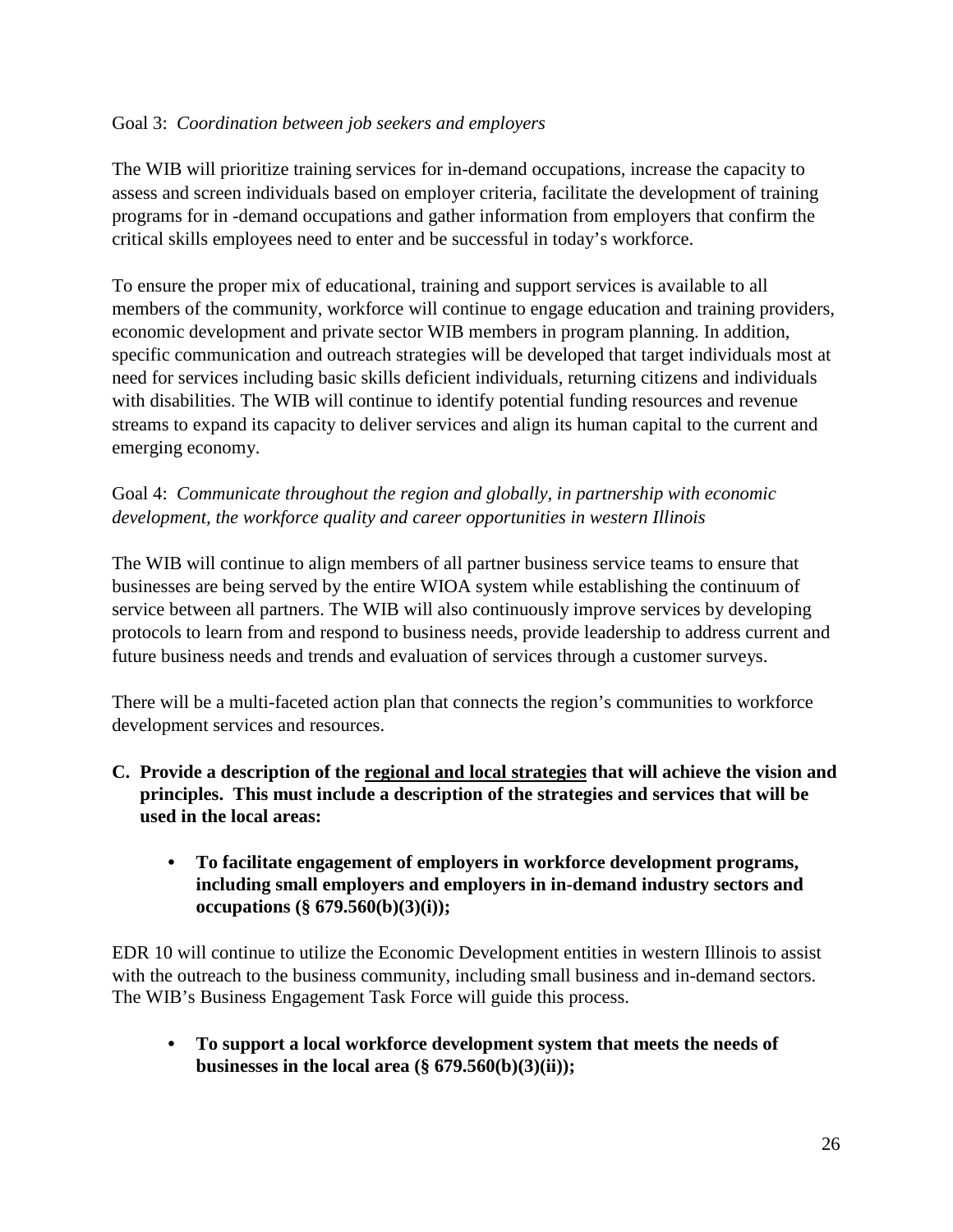Employers throughout the region will be surveyed to determine current and future needs, industry treads, and local and regional partnership opportunities. Sector initiatives will be designed after reviewing the survey responses and feedback from local sector meetings. Illinois Department of Employment Security Labor Market Information and the Business Engagement Task Force will guide the survey content. In addition, information from the Perkin's Self - Assessment and Business Retention & Expansion visits conducted by the Economic Development entities will be incorporated into the survey content, process and report.

The Quincy Workforce Center, an American Job Center, has formed a business services team that meets regularly and coordinates business outreach. Galesburg and Macomb partners will form business services teams in 2020.

# **• To better coordinate workforce development programs and economic development (§ 679.560(b)(3)(iii));**

Coordination with Economic Development Entities will continue to be strong. Activities requiring the business community participation is planned in partnership with and often led by the numerous economic development entities.

# **• To strengthen linkages between the one-stop delivery system and unemployment insurance programs (§ 679.560(b)(3)(iv));**

Illinois Department of Employment Services will continue to participate in Rapid Response activities in the region. In addition, IDES shares information and services available from all partners with UI claimants and has partners either present or be available for one-on-one meetings with Reemployment Services and Eligibility Assessments (RESEA) participants.

# **• To promote entrepreneurial skills training and microenterprise services (§ 679.560(b)(4)); and**

# *Community College Programs*

Carl Sandburg College is currently creating an entrepreneurial certificate in an academic/credit bearing setting is currently underway. They are collaborating with a local economic development partner to offer a series of community education courses during the spring of 2020 which will cover multiple topics related to entrepreneurship

John Wood Community College works with their advisory committees as well as conducts regular visits to our industry partners to identify the education and skills required for the workforce. Advisory committees help us ensure that our training programs and curriculum are relevant to adequately prepare the workforce for jobs of today. Industry partners range from large corporations to microenterprise facilities. Many of our educational programs offer the skills necessary to promote entrepreneurial opportunities.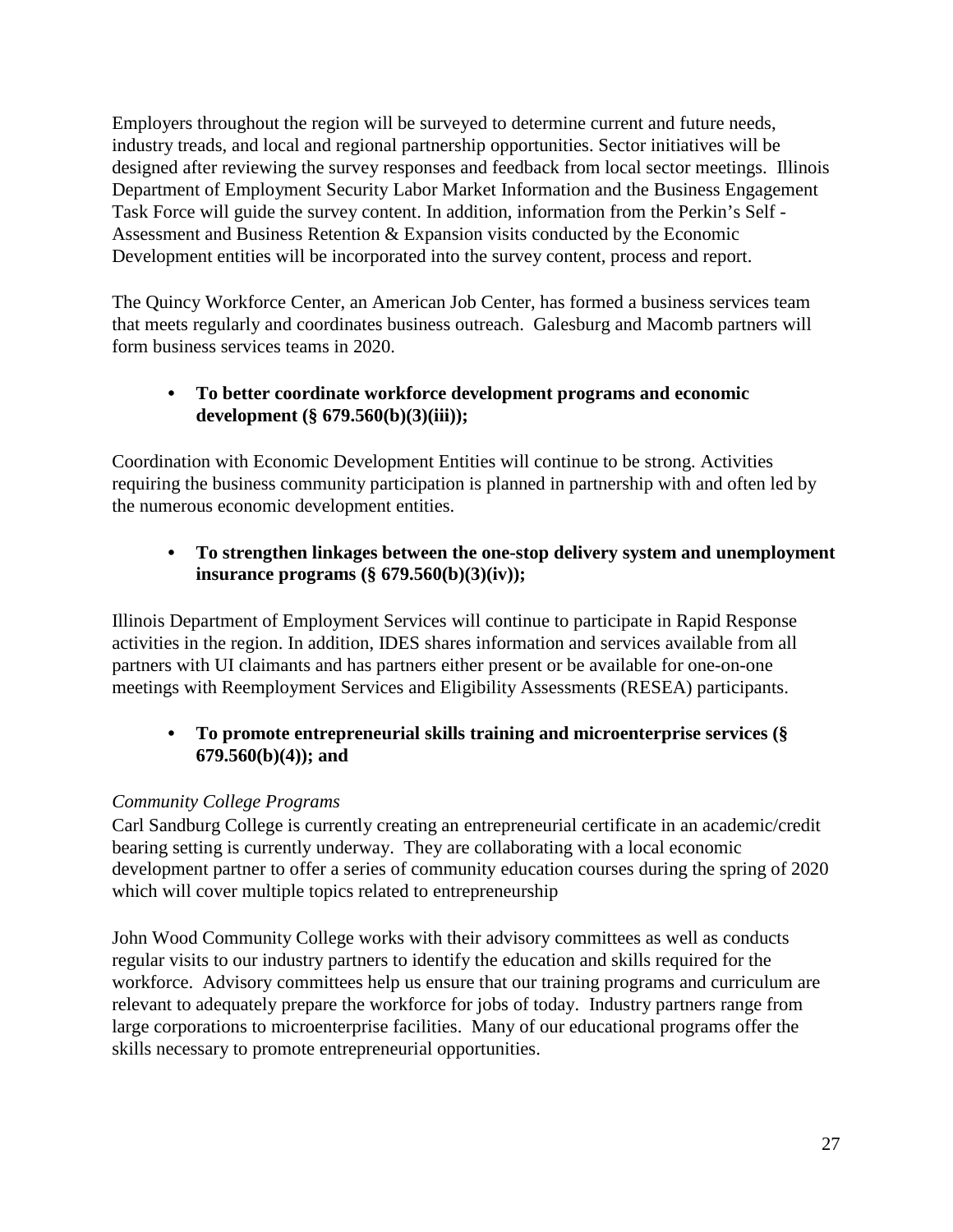The Spoon River College program in Small Business Management offers a mix of transfer and career courses for the student interested in business and entrepreneurship. The program may also fulfil a niche for the small business entrepreneur to gain skills needed to be successful in the development of a new business. The program is designed to provide students with a background in business organizations and operations, as well as management training necessary for advancement to supervisory positions in small business. The Small Business Management program offers an Associate in Applied science degree with embedded certificates. This program is part of the Business Management & Administration career cluster.

### *Creating Entrepreneurial Opportunities (CEO) Program*

The Creating Entrepreneurial Opportunities program is a yearlong course designed to introduce ambitious high school students to local businesses and entrepreneurs. Throughout the year students meet with local businesses, learn from guest speakers, participate in a class business, write business plans and start their own business. This program operates in Hancock, Knox, McDonough, and Pike Counties. Adams, Brown, and Schuyler Counties will begin this program in the fall of 2020.

**• To implement initiatives such as incumbent worker training programs, on-thejob training programs, customized training programs, industry and sector strategies, career pathways initiatives, utilization of effective business intermediaries, and other business services and strategies designed to meet the**  needs of regional employers  $(\S 679.560(b)(3)(v))$ .

Funds are designated for incumbent worker training programs, on-the-job training programs, and apprenticeship programs. Economic Development entities will lead in the implementation of industry and sectors strategies. These strategies will be developed after the business survey has been completed. The WIB supports the efforts of secondary and post-secondary education's efforts in career pathway initiatives. West Central Illinois EDR 10 staff work with manufacturing organizations, organized labor and other local entities to meet the needs of local and regional employers and will coordinate with bordering states and local workforce areas.

## **D. Describe regional strategies that will increase apprenticeship and other work-based learning opportunities.**

The WIB will work to build a regional network of partnerships to develop and implement outreach strategies based on an analysis of regional labor market factors, sector trends, hiring challenges, and potential solutions for business partners. Three WIB regional strategies are:

- use information about clients' needs, challenges, history, and practices to offer effective assistance and workforce solutions, as applicable;
- serve as a liaison amongst employers, area economic development organizations, and education providers; and,
- create partnerships with local educational and training providers, employers, and CBOs to implement apprenticeship programs and other work-based learning opportunities.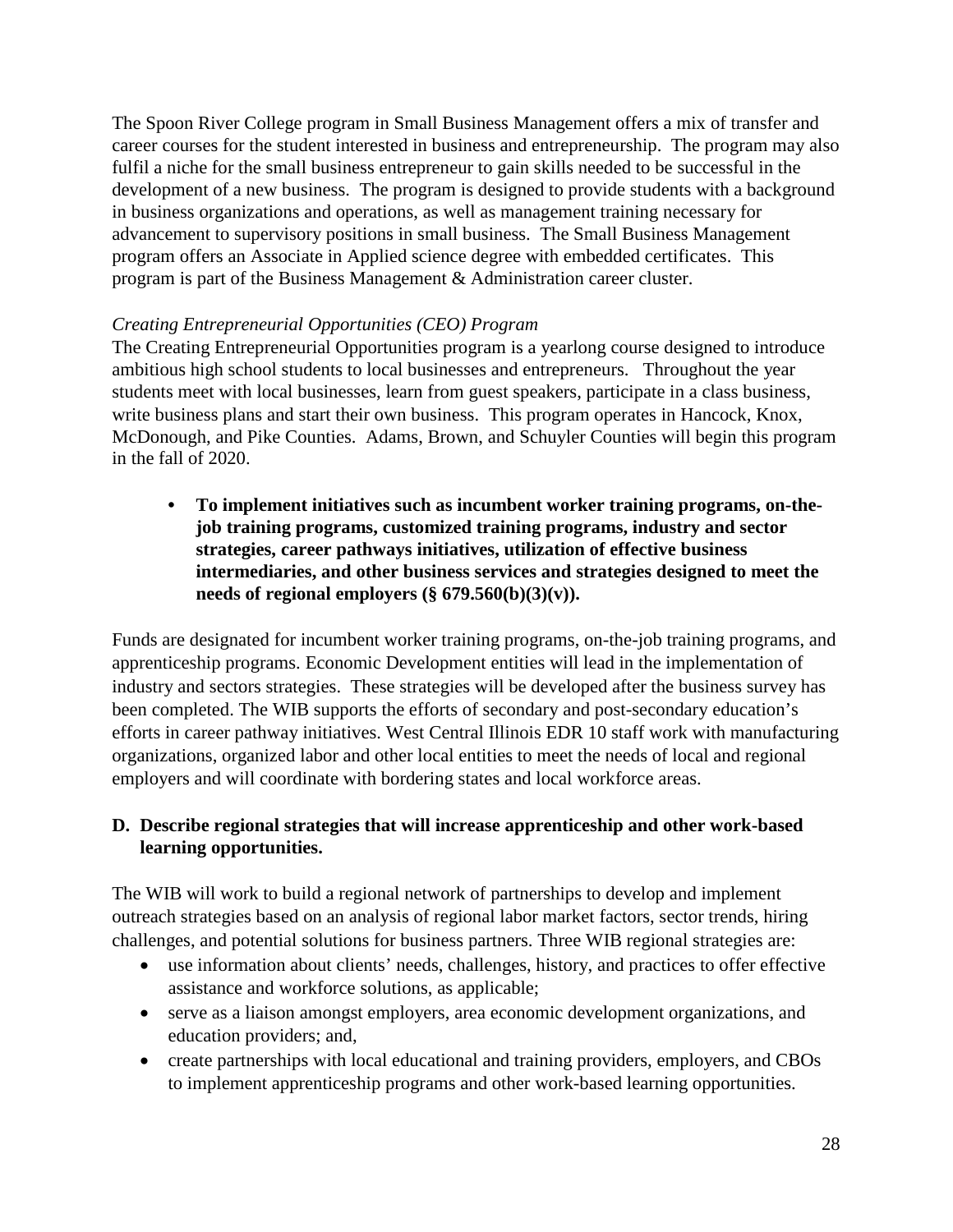Internships are embedded in a variety of programs at the three community colleges (Carl Sandburg College, John Wood Community College and Spoon River College) in the area and those without look for opportunities for students to gain work-based experiences through job shadowing, industry tours, and in-class visits from industry representatives. The colleges work with advisory committees to gauge the need for required internships as well as opportunities to offer alternative work-based experiences for students.

Apprenticeships are an important part of our regional strategy. Although the region has not been overly successful to date, the Business Service teams will continue to promote and develop apprenticeships and pre-apprenticeships.

# **E. Describe initiatives to shorten the time from credential to employment and address how the area will work with the education system to begin putting training opportunities in place to meet this strategy.**

The Carl Sandburg College's Institutional Effectiveness Department reviews programs annually to ensure programs meet the needs indicated by labor market data as well as advisory committee surveys and feedback. Program review processes provide the opportunity to seek avenues in which educational programs can be created or revised to allow for a prompt entry into the workforce. John Wood Community College and Spoon River College have a similar process.

Where possible, the region will try to combine shorter training programs with on-the-job training. In addition, there will be an increased effort to work the community colleges internship component of the various approved training programs. The goal is to assist job seekers in obtaining a career in as short of time as possible.

- **F. Describe the steps that will be taken to support the state's efforts to align and integrate education, workforce and economic development including:**
	- **• Fostering the improvement and expansion of employer-driven regional sector partnerships to increase the focus on critical in-demand occupations in key sectors that are the engine of economic growth for the state and its regions.**

Partners have been working with local businesses that are involved in manufacturing, healthcare and transportation, distribution and logistics sector-based partnerships. The WIB acts as a neutral convener and has launched each sector partnership by featuring a manufacturing, healthcare and transportation, distribution and logistics industry key speaker at quarterly Board meetings. In addition, meetings will be hosted in each of the nine counties of EDR 10 to determine if there are additional sector priorities based on data that will assist the region in making additional informed decisions.

Economic Development entities will play a leading role in coordinating workforce development and education partners. The Economic Development entities and Chambers of Commerce will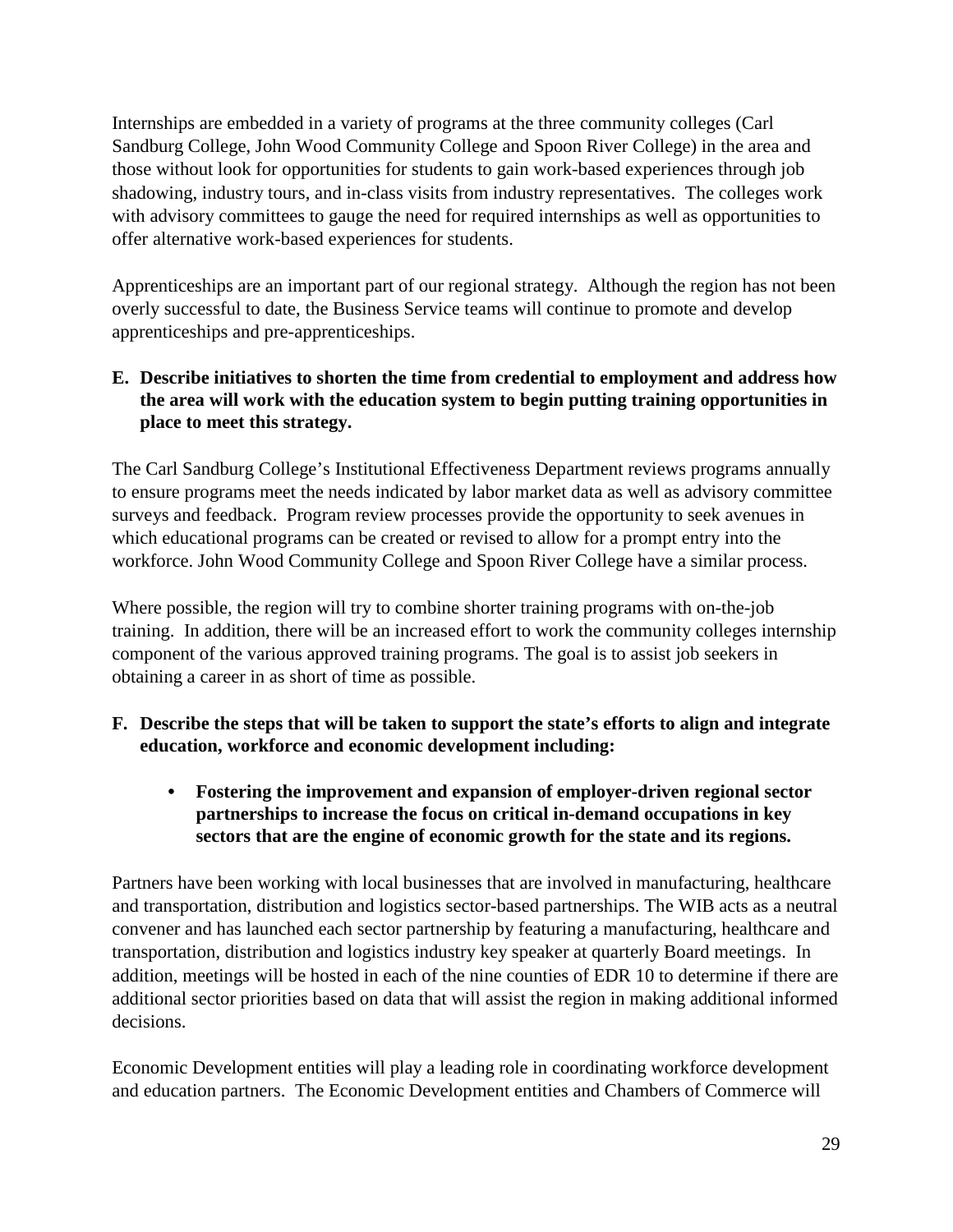work with the WIOA partners in strengthening their business services to maximize their effectiveness while minimizing any duplication of services.

# **• Expanding career pathway[7](#page-29-0) opportunities through more accelerated and workbased training and align and integrate programs of study leading to industryrecognized credentials and improved employment and earnings.**

Carl Sandburg College, John Wood Community College and Spoon River College work closely with its advisory committees consisting of agency, industry, secondary, and post-secondary partners to identify pathways to careers and determine industry sought credentials. Where the opportunity exists, credentials are embedded into programs. For credentials obtained externally post program completion, training is geared toward preparing students with the knowledge and skills necessary to obtain such credentials. A similar process is also utilized by the other two community colleges in the region.

In order to expand career pathway opportunities, the regional partners will collaborate to increase program capacity by reducing duplicative services, building programs at greater scale and leveraging the efficiencies created by a stronger alignment of system resources. Partners will work together with employers to expand bridge and stackable credentials programs to support a broad spectrum of jobseekers looking for career progression and link work-based learning approaches such as apprenticeships, internships and on-the-job training programs that meet industry demands. The WIB will continue to spearhead initiatives that bring together employers and training providers, working closely with the community colleges to secure support for short and long-term training programs that meet the region's expressed goals. By developing appropriate career pathways that include assessments, training curricula and compatible workbased learning opportunities, the workforce system can prepare structured sequences of activities that will fully prepare youth and adult jobseekers for successful employment.

# **• Expanding career services and opportunities for populations facing multiple barriers to close the gap in educational attainment and economic advancement through career pathways and improved career services and expansion of bridge programs.**

To ensure the proper mix of educational, training and support services is available to all members of the community, the WIB will continue to engage education and training providers, economic development and private sector WIB members in program planning. In addition, specific communication and outreach strategies will be developed that target individuals most in need of services including basic skills deficient individuals, ex-offenders and those with disabilities.

<span id="page-29-0"></span> $\overline{a}$ <sup>7</sup> The [State of Illinois Career Pathways Dictionary](https://www.isac.org/pace/cp_dictionary_11-13-18__final.pdf) is available at isac.org/pace/cp\_dictionary\_11-13-18\_final.pdf.